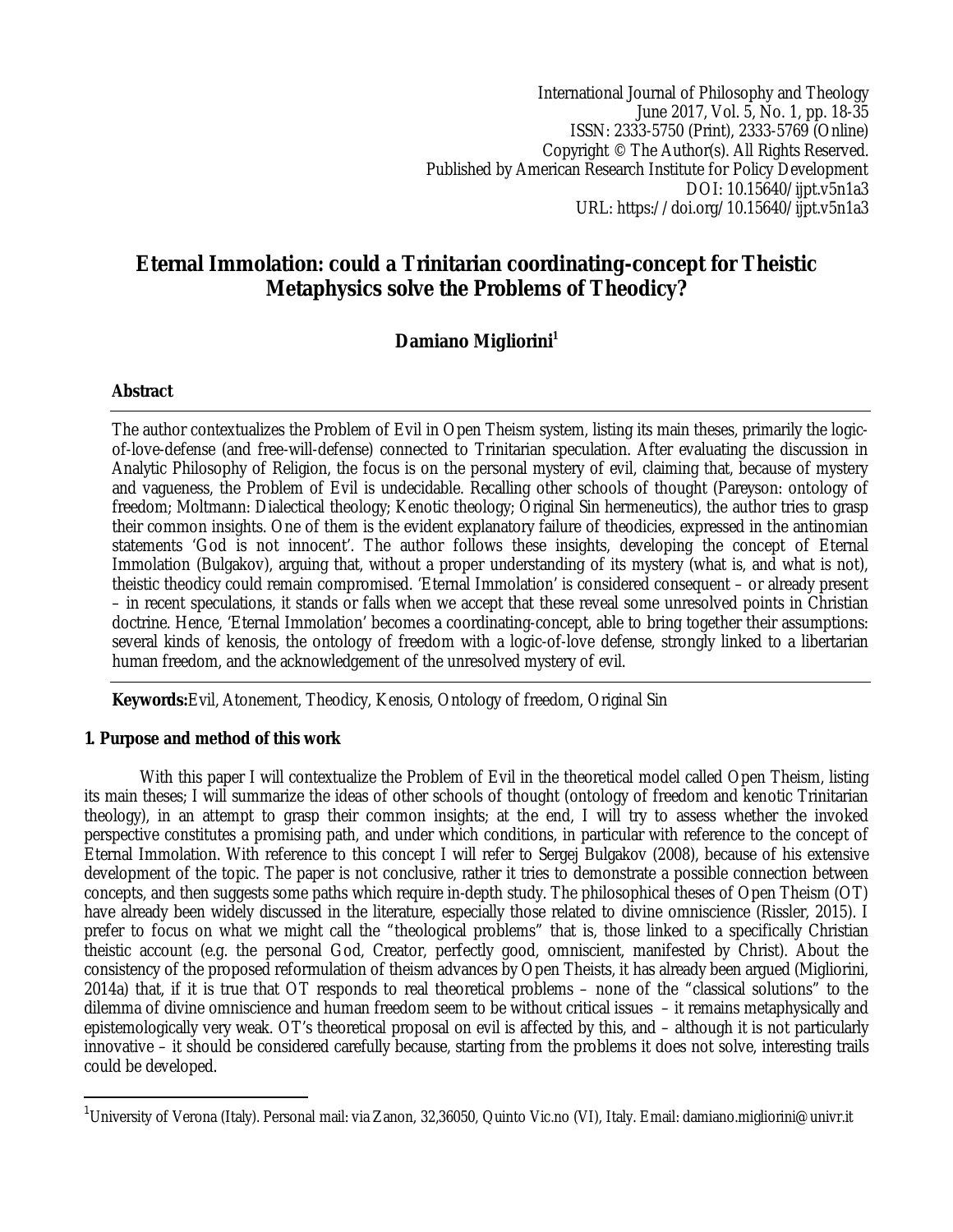The space I have here does not allow me to analyze all the arguments accurately. Consequently, I proceed through some "theses", with very humble intent: I will show some theoretical path knots, the connections between some theses and, very briefly, the assessments about the progress still to achieve. For the list of theses and evaluations I will indicate some important texts in the footnotes. Obviously, these theses are a starting point, and they may be rejected. For the purpose of this work, I must admit them as plausible and shareable.

## **2. The "theological theses" of Open Theism**

Let start with describing the point of view of  $OT -$  if there is a uniform one, accepted by the authors affiliated to this doctrine – regarding theological issues. The theses are grouped by topic:

*Providence.* (a) In line with the claims on dynamic omniscience, the open view does not consider the 'divine plan' for this world fixed or invariant from eternity; rather, the divine purposes are implemented in a dynamic historical context (Rice, 2004, 63-65). (b) OT distinguishes between: 1. the ultimate goals of God for the world; 2. the various courses of actions that He takes to reach them: God can only prepare a 'master plan' that goes from the instant of creation to the recapitulation of all things (e.g. the image of the ship described by Dante ). (c) God can know all the possible answers to all possible situations, but does not know in advance which of them will be realized in the real world (this claim is opposed to Molina's account ). (d) The image frequently quoted in texts (Rice, 2004, 63; Sanders, 1998, 243) is the 'chess player'; it's a metaphor used to ensure that, despite the freedom of creatures and the indefiniteness of the future, God maintains control over creation, but the play is not already decided from the start: God has only guaranteed his victory and He only decides the initial rules of the game (Sanders, 1998, 175). (e) God can sometimes decide by himself what will happen, but He usually changes his plan in order to accommodate the free decisions of the creatures (Sanders, 1998, 174). (f) It is clear that the OT rejects *meticulous providence*, because it would constitute a manipulative account of the human-divine relationship, while a general providence guarantees a personal friendship. (g) in the 'risk model' God controls many things but not everything. This notion of a general providence has concrete impacts on the Problem of Evil, since it seems to be the most suitable (though metaphysically and theologically problematic) to guarantee real human freedom, interpreted in a libertarian way, that is, the central point in order to support a free will defense (Swinburne, 1998, 34).

*Evil.* (a) The existence of 'gratuitous evil' or 'pure evil' is under discussion, but in OT seems to be a wellfounded starting position: there are events that we perceive as negative and which should never happen even if motivated by the virtue of greater good (e.g. the Holocaust, the death by starvation of an innocent child, the unnecessary suffering of animals, etc.; Dostoevskij, 2003). (b) OT provides a satisfactory solution to this problem, at least from the point of view of its supporters: Free evil exists in the world because God has granted man a freedom that can be transformed into evil. In keeping with this original creative choice, God does not intervene to limit the evil, in order to not violate freedom He has given to his creatures. In OT, then, it seems there is no intention of limiting the destabilizing range of 'gratuitous evil' (Pinnock, et. al., 1994, 168). (c) Sanders invites us to switch from a 'free will defense' to a *logic-of-love defense*, according to which evil is a contraindication of a choice of love that is expressed in the creation of free human beings with whom a relationship of true friendship is established (this is the main condition for the idea of 'best of all possible worlds', the best creative choice) (Sanders, 1998, 268). God is responsible for the ontological and moral structure of the world, but not for individual actions. (d) about 'natural evil', OT refers to the classical theory: the ontological structures of today's world enable the existence of goods and – collaterally – evils, as imperfect. In this picture, the assumption that we live in the 'best world' "creatable" (that can be create) remains a plausible statement.

*Original Sin.* (a) For OT there is no alternative: if the sin of Adam and Eve was preordained, they are not the real culprits of that sin, but God was the mastermind behind it. The only acceptable answer, then, is to consider Adam and Eve as really free creatures, perfectly able to be right or to be impious. (b) Their sin is derived from their human nature, limited and endowed with freedom, and is therefore attributable to them; Adam and Eve were not perfect in origin (and consequently a 'paradisiacal state' is a narrative fiction): they have been created imperfect, that is, potentially sinners.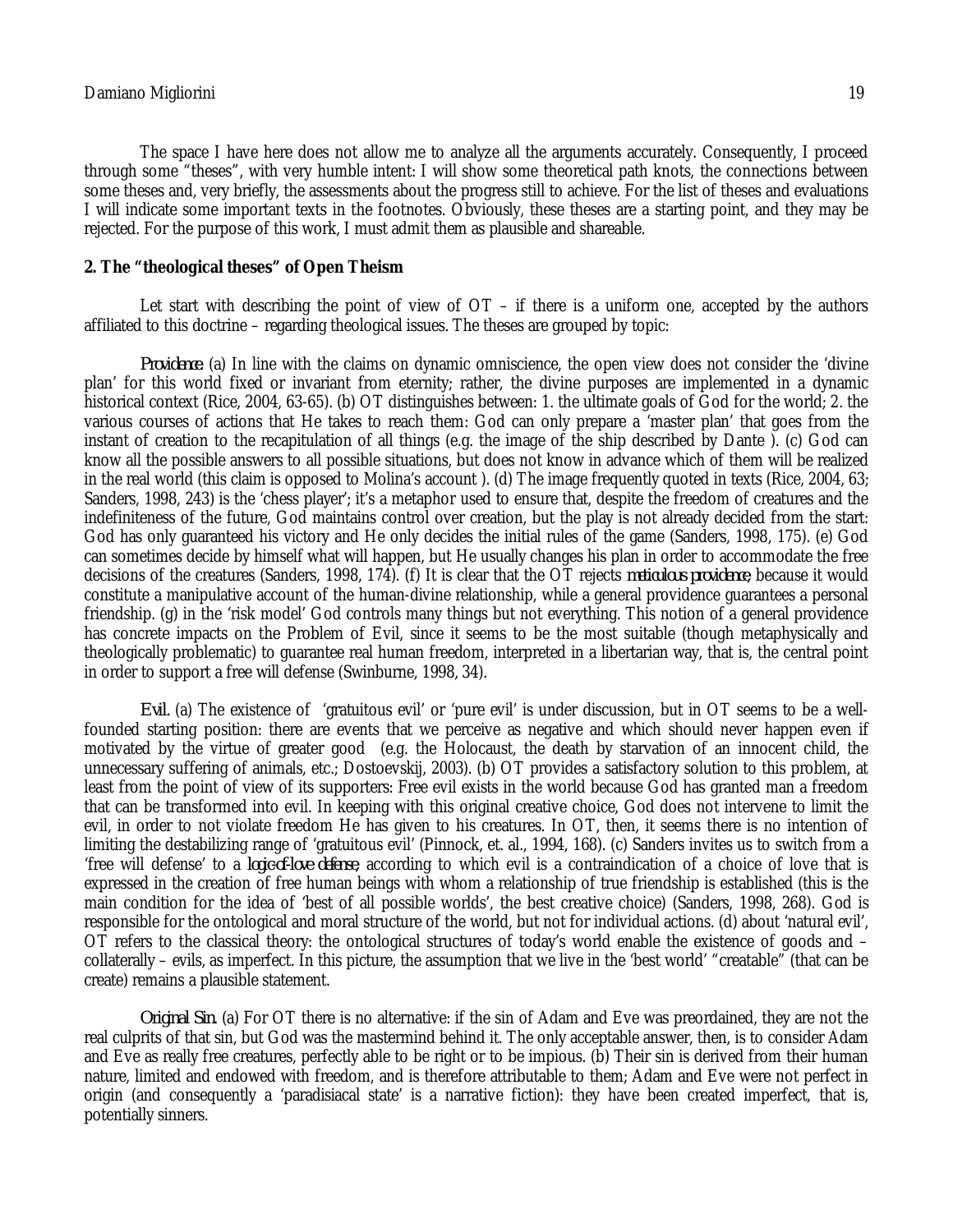(c) to be humans and to be creatures they must be created imperfect in will and intellect; (d) the story of Adam and Eve is a myth which explains the original ontological structure of every human, who is called to the earthly paradise, but prone to make mistakes and sins by virtue of the original choice of God to create him with free will, and responsible for his own choices.

*Predestination and Grace*. (a) Sanders highlight the fact that, if God can express his justice just in saving someone and condemning others, then God is in some way dependent on the damned for the completeness of his nature. On the contrary, Sanders claims, God loves every man, but this 'love' does not eliminate the possibility that some people may throw themselves out the love relationship, by their own will (Sanders, 1998, 253). (b) The reprobation, from this point of view, it is the respect of a conscious decision of a creature. Sanders, then, introduces the concept of conditional election: God consents to be affected by the actions of humans also as regards their election (Sanders, 1998, 253-56). (c) For the idea of 'salvation' to be meaningful, God needs to be personal, and love is not required on our part: we must choose to enter into this relationship of love that involves salvation (Sanders, 1998, 256). (d) If man has a free will in a libertarian sense, therefore, there does not have to be an efficacious grace, coercive, unalterable and irresistible. There can only be a *sufficient grace*, that is a God's antecedent decision to enter into a relationship with humans and a natural openness of man to seek communion with God. (e) Thus, an 'irresistible Grace', according to Guy, is an oxymoronic concept, because, with this kind of grace, creation would become an infinitely complicated and intricate puppet show.

*Trinity*. (a) According to OT, John's affirmation «God is love» is crucial, because it «allows a dynamic understanding of God as He is in Himself» (Rice, 2004, 40). This "dynamic" interpretation, hence, is indebted to the Trinitarian speculation. (b) According to Pinnock, the doctrine of Trinity «is relevant to the openness of God because the social Trinity is an open and dynamic structure. It does not portray God as solitary, domineering individual but as the essence of loving community. […] The Trinity points to a relational ontology in which God is more like a dynamic event than a simple substance and is essentially relational, ecstatic and alive. God exists as persons united in a communion of love and freedom» (Pinnock, et. al., 1994, 108). (c) The loving relationship, therefore, in this view, is not only external (between God and man), but it is internal, constitutive of God himself. This statement avoids to affirm the necessity of creation. (d) God is self-existent and independent of the world, even though He has decided to create it due to an abundance of love and a free choice. (e) These ideas open some perspectives on the perception of God as necessarily Trinitarian, also from a philosophical point of view. The challenge is to rethink the dogma of the Trinity philosophically, and think about the essence of God as "love" and "Trinity" regardless of Revelation (Alston, 2002; Migliorini, 2014b).

## **3. The Problem of Evil in contemporary Analytic Philosophy of Religion**

In Analytic Philosophy of Religion the debate on this issue is quite dated and has involved many authors. Among the best known, we can remember Mackie, Swinburne, Inwagen, Geach, Plantinga, Tooley, Rowe, Pike, McCord Adams, Davies, Howard-Snyder, Bishop and Perszyk. Among the classics, who have been referred to and "updated" by contemporary authors, we can clearly include: Plotinus (1991), Augustine, Anselm (Rossi, 2000), Aquinas (Savino, 2000; Galeazzi, 2014), Leibniz, Kant (Fiorini, 2000; Fremstedal, 2014) and Hume (2007). To outline all the positions, arguments and counter-arguments is beyond the scope of this paper. I move directly to an overall evaluation.

First of all, I think it is necessary to focus more on what Gevaert calls the *personal mystery of evil*: «Seeing the problem of evil only on the universal scene [...] basically means to falsify it. The problem of evil arises also essentially from the fact that every human being, in his unrepeatable uniqueness, is hampered and blocked in his fulfillment. Here there is a personal mystery of evil because every human being, even if he actually belongs to different forms of totality, is never radically reducible to some totality» (Gevaert, 1992, 210). Looking at this mystery from the point of view of existentialist, every rational explanation is shipwrecked. This is not an emotional matter, or a problem of "consolation": there is an evident contradiction between an undeniable infinite human dignity and the fact that it can be sacrificed for "the best possible world" or any other explanation.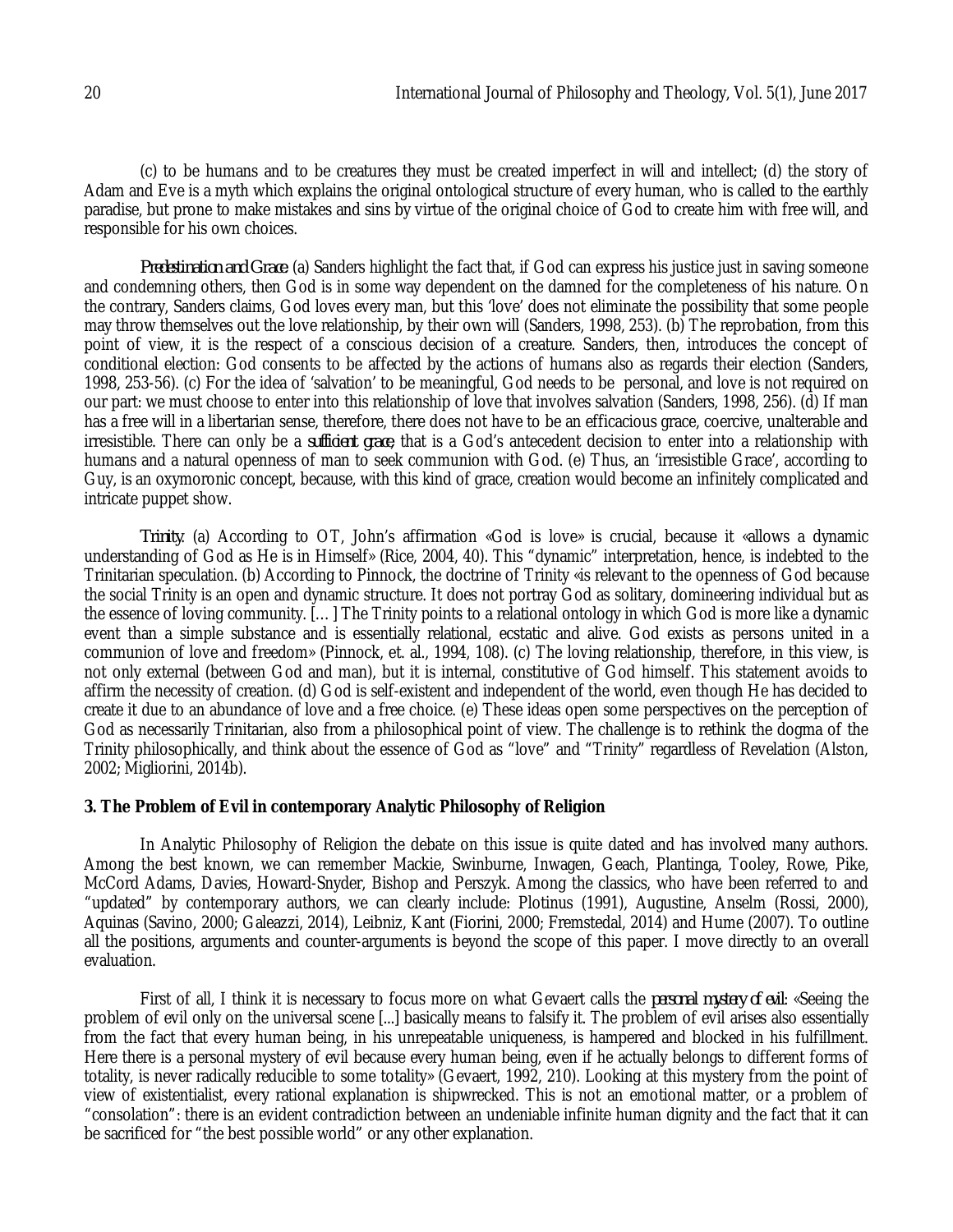Bearing in mind this consideration – and referring to the above mentioned lively debate – in a final balance we could say that the problem of evil remains fundamentally "pending" for at least three reasons: (1) We don't have a grounded account of free will in the libertarian sense, nor evidence against it. We postulate the existence of a libertarian free will, but we can not ground it. This means that the logical problem of evil, which is resolved only if the free will defense works, remains pending because the notion of libertarian free will is obscure, and mediation with an universal (mysterious) divine causation is baffling too: as far as human freedom, omniscience and divine causation we do not have an unambiguous, universally accepted definition. (2) The argument of Leibniz regarding a God who "must have good reasons" (otherwise the world would not exist), is based on external and fideistic assumptions (e.g. the creation, or the existence of a good God) (Leibniz, 1952). As noted, Leibniz's argument works only if we assume that God exists, but this is clearly circular: if God exists, the world is the best possible one, but the world is the best possible because God exists. This circularity is a rationally plausible solution but is not entirely convincing: Leibniz's argument, whilst sufficient to exclude the existence of 'gratuitous evil', is unsustainable on a personal level. (3) We do not know "how much" evil there is in the world, because we never have access to the totality (past and present); also because – potentially – even eternal life should be included in the calculation, and this seems rather complicated. The epistemological argument (Hume, 2007) seems to me to be effective, and can be overturned only by accepting certain premises of faith. Thus, the theistic model is consistent, but fundamentally undecidable: we do not know if the world is the best and when and if God intervenes (we should have knowledge of the "Whole"), and if the man is truly free (if a sense of "truly" is given, in the case of freedom).

In conclusion: mystery and vagueness mean that the Problem of Evil is undecidable – I agree, here, with Inwagen (2006, 106) – and therefore is completely unusable in the dispute between atheism and theism: the Problem of Evil is not a problem, in the sense that it does not affect the decision to believe or not in God. It can not be used to support atheism but, at the same time, remains an *open question* for theism. The Problem of Evil is, to a great extent, a matter of hermeneutics – how we interpret certain facts, whether or not from the point of view of the Whole (Pike, 1963, 189) – and perspective: if my attitude towards reality is positive (that is, if I think it is positive that a fact "is") this evil (whatever it is) must have an explanation, since the existence of the world is good (and rational). It does not matter whether we do not give such an explanation: it will be there somewhere. What now I propose to do is to gather some insights and try to encompass them within a category, Eternal Immolation, which I will try to outline. Discussing it may prove to be ineffective or useless, compared to the role – rather ambitious – that, again hypothetically, it could take in a theodicy. But I'm convinced that it is a theoretical path that we can try to traverse, by discussing it in depth.

## **4. Alternative paths: Pareyson, Moltmann and Kenotic Theology**

The common modern sensibility towards the failure of theodicies (Pastrello, 2000, 263) has led many authors to think about alternative paths. The echoes of that failure emerge in literary (Dostoevskij, 2003; Mounier, 1950), philosophical (Jonas, 1987; Ricoeur, 2007) and theological works (Moltmann, 2015). In these descriptions, evil reveals an infinitely negative character, both qualitative and quantitative, deploying its effects throughout history (Ciancio, 2006, 41). Evil is what it was not to be: those who perceive evil as something unjustifiable assume, implicitly, that at the origin of that evil there is a fault, which perhaps may even be God's fault (Ciancio, 2006, 38-42).

The failure of the reconciliation between God and the existence of radical evil has become the predominant challenge of 'metaphysical reason' that constitutes the structure of theodicy; theodicy is possible only with the premise that reason is the meaning of totality (Pastrello, 2000, 261-73). One attempt at a "metaphysical update" of Christian Theism – without that premise – is the one developed in the speculation of Luigi Pareyson, an influential Italian Schellingian author. Again, it is not possible to describe this thinking here, but I would like to recall at least some basic theses of his *ontology of freedom*: (I) "Being" (God) is freedom and abyss, originally dialectical; (II) In the abyss of human evil there is an even deeper evil, ontological, eternal, pre-existing, which resides in the abyss of God's freedom. Somehow, evil is included in God; (III) The positive in itself (Being) is the victory over evil (Nothingness), what *ab aeterno* won: the Beginning-God has an inherent dialectic, that is unthinkable except as containing in itself evil as something that has been defeated; (IV) 'Being' and 'Good' are not fundamental, but dependent: they are "hanging" on to freedom.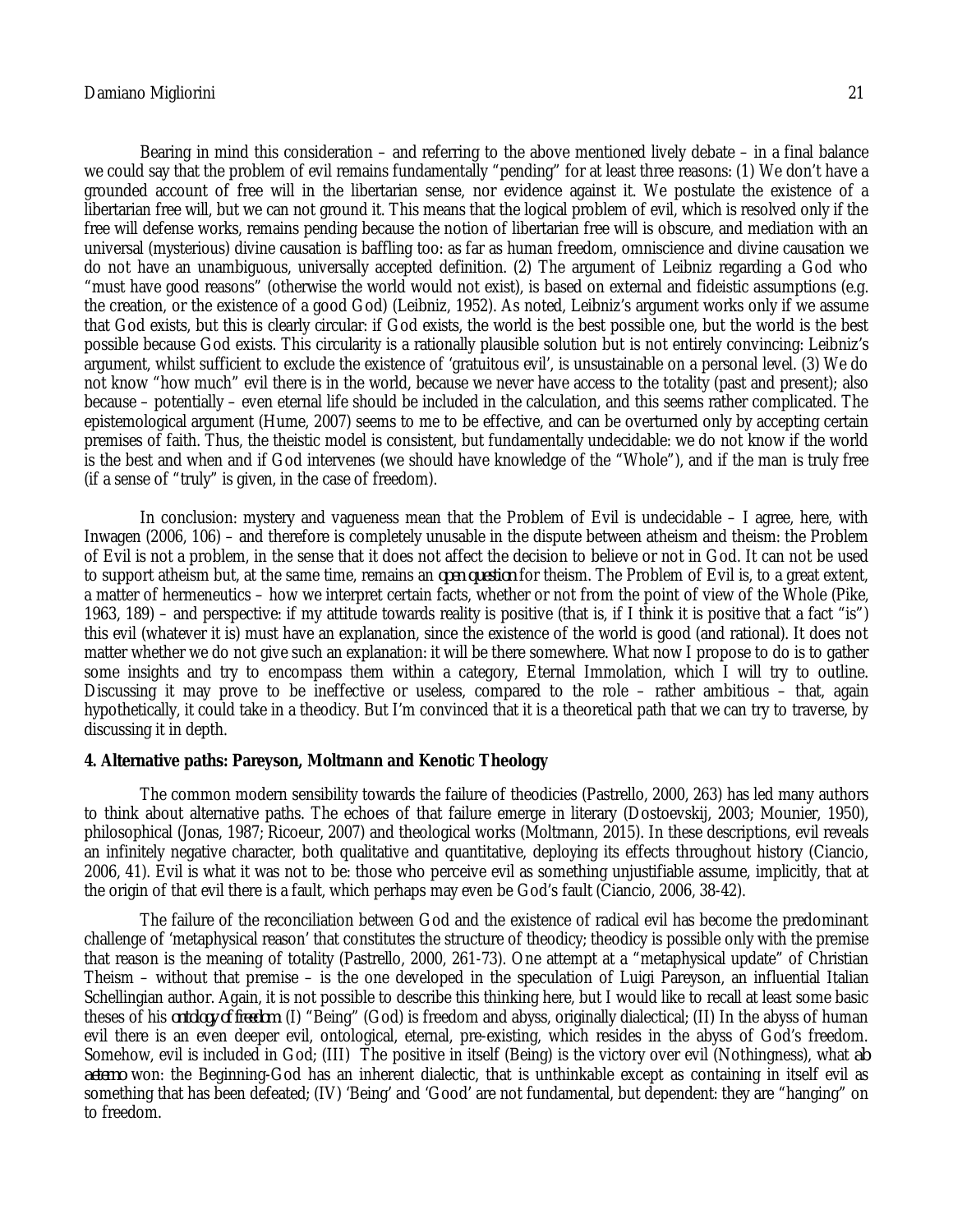Thus, only the ontology of freedom reveals itself as an appropriate description of Being, not the concepts of substance; (V) There is an inseparable link, then, not only between God and evil but it is also necessary to state that God is not innocent, in respect to evil. God is conceivable as containing evil in itself, although evil has already been overtaken and defeated in positivity; (VI) the suffering of God is the only answer that can be given to the problem of innocent pain. Christ introduces suffering in God: humankind is freed from suffering because it is experienced by Christ in God and, in Him, made infinite (it is the cry of Christ on the Cross). Suffering becomes a matter between God and God. Clearly, there is a transition from the ontological level (the Non-Being which was defeated) to the moral level (God acting 'wickedly') and to the eschatological and Christological level. Not only does God triumph over evil, but also seems to 'perform' it to Himself and, simultaneously, redeems it, just as one of His sins; (VII) God suffers the pain triggered by man, turns against Himself the anger reserved for the sinner, He appropriates all the sins of man as if He had committed them. Here, the philosophical idea is that Christ – the innocent, sent by God and God Himself – has voluntarily taken upon himself the sins and sufferings, in solidarity with sinners, up to even feeling the abandonment of the Father. Again, the paradox: God is both a sinner (He is responsible for the sins of man) and an innocent (He is not committed to them). For this reason He expiates for 'his' faults and those that are 'not his'.

Clearly, «the evil in God» is an elliptical expression: God remains "positive" even if He contains the possibility of evil, that is, the rejected alternative. In this apophatic proceeding, we are definitely immersed in the mystery of a God who is the origin of evil in the sense that, at the same time, He triumphs over it and establishes it as a possibility. The ontology of freedom (of which is an integral part the speculation about evil) arises from the need to confer on God a certain idea of freedom as a divine attribute. The thesis of «God before God», also starts from the Kantian reasoning on the unconditional (Kant, 2003: The Ideal of Pure Reason). Evidently, we can rule out as meaningless the idea that God could 'not be', perhaps radicalizing the ontological difference between God (and his freedom) and us, but in this way, talking about God, the terms 'freedom' and 'necessity' would overlap, and we would fall into other aporias. The ontology of freedom is an attempt to take certain data and theoretical consequences into account, while classical metaphysics tends to neglect them. Rather than being over critical of Pareyson's speculation, we should understand it as the other side of our metaphysical paradoxes. There are aporias, indeed, even in the classical doctrine of God (we might refer to this as Thomistic), as there are in Pareyson's one. We have to understand what we want to sacrifice from time to time, throughout the history of thought; because something must be sacrificed. Evidently, when evil is regarded as real, something that should not exist, the rational systems lose their significance, and they are converted to a narrative philosophy (like Pareyson's) with the predominance of myths poetic interpretation, which coincides with the consciousness of the impossibility of a definitive capture of truth (Di Napoli, 2000).

The book *The Crucified God* of Moltmann (2015), which incorporates many of Barth's insights (Cerasi, 2006) is emblematic of the abandonment of classic theodicies and the onto-theology of theism. According to Moltmann (2015): (I) Christian theology, because it is a *theology of the cross*, is a critical theology, a theology that no longer pretends to be the "true philosophy": is a crucified theology, which distances itself from the philosophical theology, in order to be "true theology", that is, dialectical theology. (II) A theology after Auschwitz is impossible, or sounds blasphemous to those who "make do with" theism. (III) A 'theology of the cross' is not able to offer any theistic answer to the problem of the dying Christ, and therefore of evil. If it did, it would empty the cross. But we can not even give an atheistic answer. God's being is in suffering, and suffering is in the essence of God, since God is love. This is a 'metaphysical revolt' that does not accept easy rational settlements. Faith, which comes from the event of God on the Cross, does not solve the problem of suffering in theistic terms, stating 'why' this pain should be like it is.

Theses similar to Moltmann's (we can identify them as the common ground of dialectical theology) are now very common and widespread, with different points and arguments, but mainly related to those mentioned above. How should we assess them? We can divide the evaluation into two main areas: 1. From the metaphysical point of view, Pareyson's and Moltmann's settings (and for large part OT's) are full of aporias; the descriptive philosophy – and, with it, the dialectical theology – can be comforting, but is reduced to a problematic apophaticism, because it refers to a mystery that can only be accepted in a fideistic context. It is also true that these settings arose from real unresolved issues in theism, and therefore must be taken into consideration as being plausible. 2. From a human (existential) point of view, we may wonder how it could be useful, for us, to know that God suffers with humans. It is really a meager consolation, 'pathetic' from the human point of view, and desolate from the theoretical one.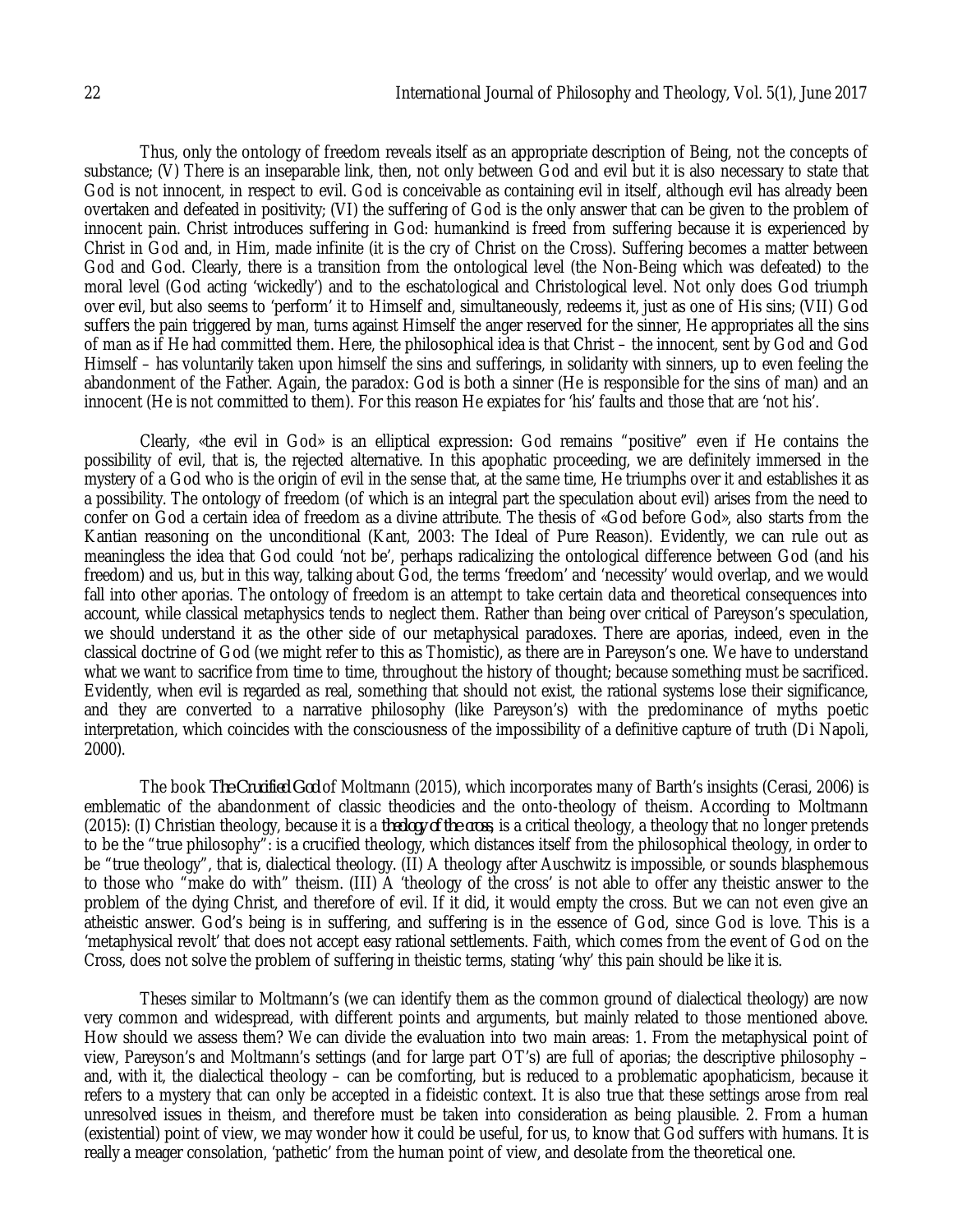It seems that, in the end, God's "accompanying" us in our suffering can have meaning only if God guarantees a victory over evil and suffering. The archetypal and the final victory, however, can only be guaranteed by an omnipotent God in the classical sense, or affirmed by faith (and then, we come back to the starting point).

A third theological path, that could be connected to the previous ones, is the *kenotic theology*, which intersects the discussions about divine immutability and impassibility (knowing its main points is a preliminary step to reading the next part). The term 'kenosis' can indicate various 'types' of kenosis (Brito, 2006): intra-divine, of the Son (redeeming), creative and immanent, revealed. The first is the eternal generation of the Son, understood as archetypal kenosis (primordial or 'eternal kenosis'), and is the 'space' for all others. This kenosis, which is based on the altruism of the divine persons (Balthasar, 1971, 195), is the very image of the Trinitarian God of love, where the Father does not restrict the divine being to himself, but He gives it, transmits it to the Son like an explosion of love. Is a kenosis internal to the divine nature, like a kenotic self-denial which is absolute love (Serretti, 1998, 39, 86). This activity of self-emptying is the perfect love, or agápe, which is the very nature of God (Mitchell, 1991). Secondly, it demonstrates that eternal kenosis (biblical category) can be also interpreted as the moment of Non-Being (philosophical category) in divine life: Non-Being coincides with the category of 'donation' and 'annihilation'(Coda, 1987, 387). In this dynamic of donation, the Father properly 'is not', has existence, not even that of Being. This is the "Cross in the Trinity", the God's complete immolation, of which the Cross of Christ and his sacrifice are revelations. As a coincidence of Being and Non-Being, as the source of Being, the Father is in fact Silence, 'God before God' (Panikkar, 1975).

The main problem with this approach is that a 'totally kenotic' God is inconceivable; however, to think about Trinity, we are to some extent "forced" to assume that divine nature is kenotic, provided that, in the absolute forgetfulness of the Self for love in freedom (this is the correct notion of intra-divine kenosis), there is the recovery of His identity (Staglianò, 2003, 158-59). In this perspective it is appropriate to distinguish between a 'kenotic principle' and an 'agapic foundation'(Lorizio, 2006): the self-giving is the beginning (way of being or acting) of God, which coincides with His essence (being Love) and constitutes its ontological foundation.

The OT authors also tend to use the concept of God's self-limitation, self-restraint or self-control (Sanders, 1998, 241), to make plausible 'dynamic omniscience', the Trinitarian account of God, as well as the 'logic of love defense'. Once again, therefore, we are dealing with the obvious convergence of movements of thought which are distant from each other on the surface. Resonances and affinities between Moltmann, Pareyson and some OT's theses are evident, and they have in common the attempt to address the Problem of Evil without resolving it: against any rationalization, the "solution" proposed is to assist the person who suffers with a suffering God (we can call it a *Christological perspective*). The problem of pure evil and the libertarian interpretation of free will, are the two conditions that lead the OT to review classical theism, and that lead it to come very close to the other schools of thought we have examined. Up to this point, the patience of accepting the series of conclusions of all these schools of thought (as interpreted here) has been required, because it is in them, taken together, that the picture of the whole emerges. Although each of the theses can be criticised, the 'whole' of them is a shared feeling that deserves to be considered as plausible. Even the acceptance of explanation capitulation is a conclusion on which we may not agree, but, hereafter, I must take it for granted.

## **5. «It is impossible to turn Adam into a concept»: the importance of Original Sin in the development of a theodicy… and the aporias of the myth**

The doctrine of Original Sin has always been an integral part of Christian theodicy, even though the history of the interpretation of Genesis has been quite difficult, and is still open (Sanna, 1994, 187-89). Today we see a renewed attention to this myth, perhaps also due to the perceived failure of rational explanations: we must pay attention to the myths, Ricoeur (2007) reminds us, especially those which "explain" evil, because they allow us to think beyond the objectifying categories. Also the theological debate, during the past century, has had a considerable revival, in parallel with scientific discoveries: many theologians have proposed new interpretations of the doctrine, and also some analytical authors have stressed the importance of it.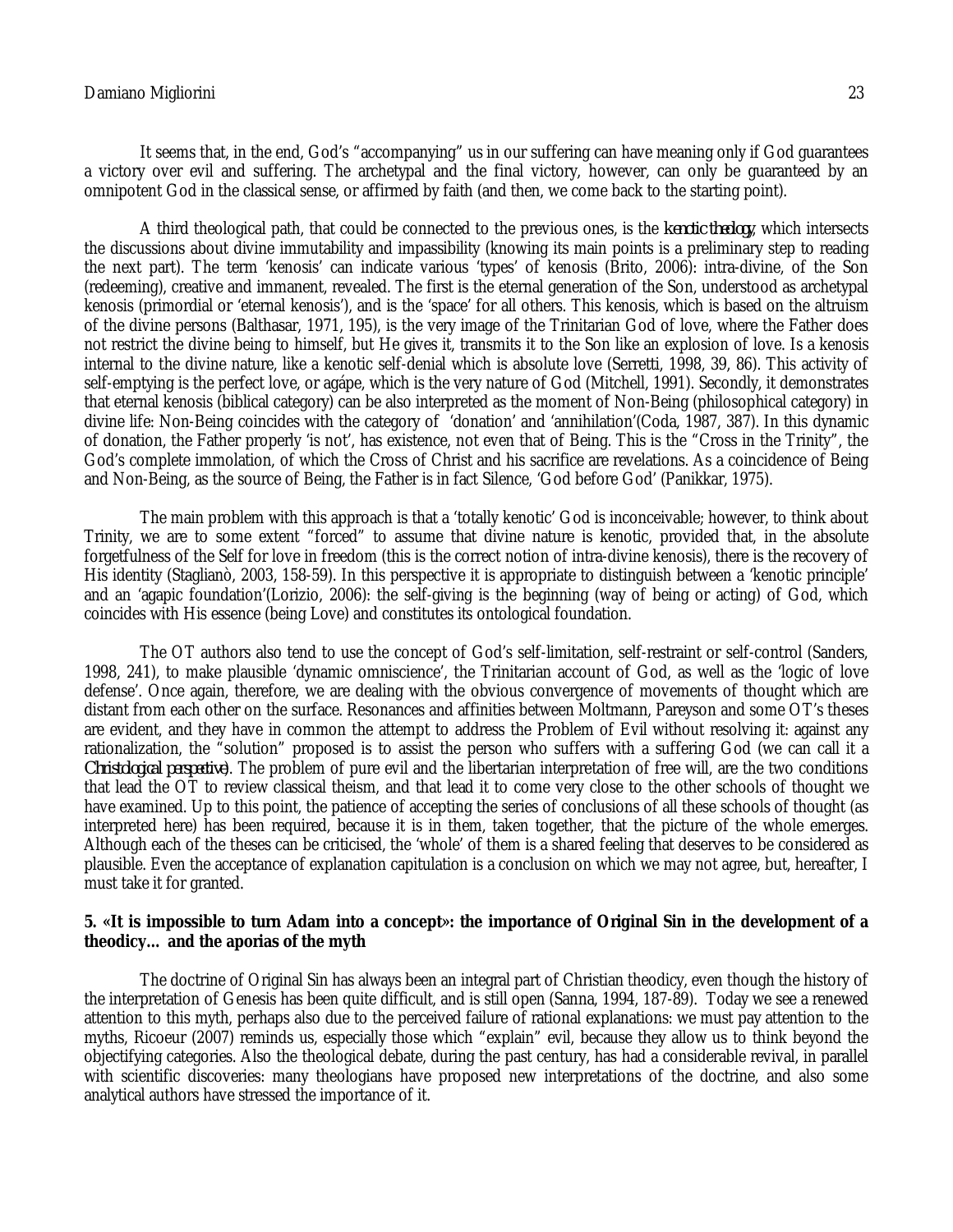For our purposes, however, is sufficient simply to emphasize a few points from this rich, complex doctrine: (I) 'Original Sin' speaks about the experience of a mysterious solidarity in which «each person, is both victim and culprit. Victim, because he enters in the world already marked by an objective negativity which will affect him, guilty because he immediately becomes an accomplice and he increases, to a greater or lesser extent, the weight of this global illness of humanity» (Grossi, et. al., 1997, 229). (II) With this doctrine, Christianity recognizes that the 'sin of the world' expresses the radical orientation of humankind, which, however, is neither totally corrupted nor lost. (III) The myth holds that God created a perfect world, which is then spoiled by the rebellion (concupiscence, death, suffering, work: Ricoeur, 2007). This is important for theodicy: God could create a better world (and He did so, if we believe that He created the Garden of Eden) and therefore, the originating sin is inserted in the doctrine precisely to exonerate God from being the author of moral and physical evil (the originated sin). (IV) The doctrine of a historical Original Sin, hence, has the function to justify the fact that God could create a heavenly world (which He did), but in the end He wanted (or allowed) the world to be turned into the fallen form. Or, paradoxically – in a symbolicontological interpretation – Original Sin allows us precisely to deny that God could create an earthly paradise (the perfect world): create a paradise of free people (Adam and Eve).

This means, in fact, accepting that this paradise might not endure (because a limited and free person sins, sooner or later). (V) Today, however, we do not admit that Original Sin is a transmission of fault (Sanna, 1994, 201) or, at least, in an analogical sense). On the other hand, it is true that the 'lack of Grace' (which requires baptism in order to heal) occurs only if there is a personal-fault. Thus, the guilt of Adam becomes, for his descendants, concupiscence, that is a sin of nature (imperfections and weak will): humankind loses justice and holiness, even if concupiscence is only a predisposition to sin, and not a sin. Original Sin is therefore the historical beginning of a situation of dis-grace (Sanna, 1994, 194, 199) and, in this writhing of the aporia and of dogmatic definitions, we understand why the idea of Original Sin is, at the same time, fundamental and destabilizing for theology. (VI) Last but not least, if Christ saves all humans from sins, then the origin of His coming in the world must be a real fault, that is, a personal moral act. Otherwise, Jesus would not save man from sin, but would only repair a mistake made by God the Creator (Sanna, 1994, 194). What we will wonder, talking about Eternal Immolation, is whether things are exactly like this: Christ saves every man from personal sin, not only from Original Sin; He did not died on the cross to fill the gap of an insufficient creative choice (this is a logical necessity!) by God the Creator, because this is somehow expiated by God himself. Contrary to the claims of Geach, the reinterpretation in a symbolic key of the Original Sin doctrine (not a radical denial of it) does not compromise the needs of redemption in Christ (incarnation and resurrection).

However, in the intuition of Geach (1977, 88) – which was already present in Pascal (Ciancio, 2009) – the Original Sin doctrine is founded on partial intelligibility. The myth creates numerous short-circuits, and can be accepted in all its content only by paying the price of recognizing its mysteriousness: «It is impossible to turn Adam into a concept» (Grossi et. al., 1997, 23). We might admit – in its theological, redemptive implications – that originated sin is the only way God could create creatures (is a logical necessity) and that God might in part be "guilty" (together with the creature), because, as we have seen, God could have 'not-created' (or could have created a paradise), and thus preserve the 'state of better things' (which is Himself in his splendid isolation and perfection). But God decided to create a not-paradisiacal-world, when He could have abstained from doing this and saved us from a lot of trouble, and then He accepted partial blame for this choice, which is incomprehensible. The incomprehensibility of this choice is expressed by the myth with a transfer of fault from God to Adam: it is a way of excusing God, but the attempt is not credible at all. Adam is the incomprehensible 'hand of God', is his "stunt man" (it is God himself, the God who creates freely without reason, acting like a man!), introduced in order to narrate – or hide with a human mask – what can't be explained or said about God (his guilt). The 'Personal Historical Original Sin' of Adam is the story of the incomprehensibility of a situation, a story of translations of an incomprehensible fault. Is not an explanation.The theological challenge, therefore, is to understand that creation and salvation are one act, even if in the economy of salvation they appear to be consecutive. According to Christian doctrine, God created in Christ and with Christ (Bianchi, 1990, 13-20): accepting that Christ is the beginning and the end of creation implies an understanding that Grace can not be reached "after" creation, but must be contemporary with it, because creation is already Grace, because it is already in Christ. We will try to respond to this challenge in the paragraph about Eternal Immolation, trying to develop the intuition that God starts creative work bearing in mind the mystery of the Sacrificial Lamb, who is then an essential aspect of the creative depth of God (Alison, 2009, 40-41).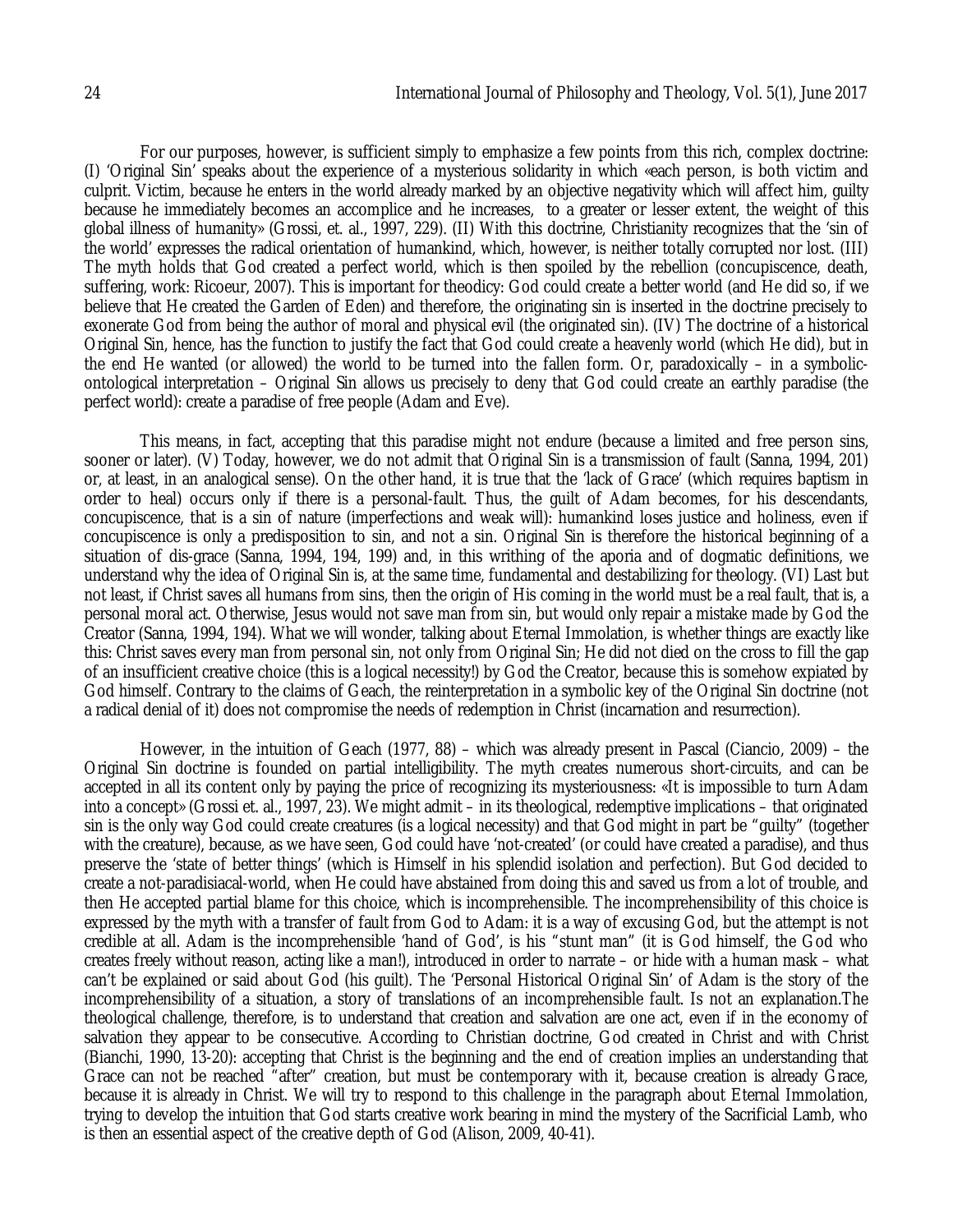### **6. How can we interpret the Eternal Immolation?**

#### **6.1. What is Eternal Immolation**

The common insight is that, to get out of the doldrums of the Problem of Evil, we must try to realize a new philosophical and theistic view of God, perhaps from Trinitarian and kenotic metaphysics. Only here can the "Logic of Love" and the "incomprehensible fault" find its adequate placement. We will try, therefore, to follow this insight, looking for the development of an appropriate concept of Eternal Immolation (EI), a term that is not very common, although we can find some traces, that we can ascribe to Bulgakov. I do not present an analysis of the work of this author, but I will quote in the footnotes the text in which, in my opinion, the conceptual content that I will try to set out emerges. The context in which Bulgakov's kenotic theology is developed has been widely described, as its aporias are well known. What I propose to do is simply to put the emphasis on one of Bulgakov's intuitions, which is usually neglected, and show its potential. What I would try to argue is that without a proper understanding of the EI's mystery, the doctrine of Original Sin and the whole theodicy could be seriously compromised, but at the same time, the concept of EI respects "the silence" that the problem of evil imposes on us. By EI, therefore, we can understand, at least, three things: (a) the kenosis of the Father (ontological); (b) the kenosis of the Son (moral) for the Sin, that is, the redemption of original sin (from everlasting); (c) the kenosis of the Son (moral) for the sins (all of them, even personal ones: is the historical Cross). According to Bulgakov, I use the term EI, in addition to kenosis, because I want to emphasize more strongly the aspect of redemption (then b. and c.) and the connection with the issue of sin and evil.

If there are various forms of kenosis, moreover, allegedly there are also different forms of "redemption", at least two: (1) the redemption of creation: the redemption of existing evil, of the non-sense (the "incomprehensible fault"); (2) the redemption of human being, that is, the redemption of evil committed by him because of his freedom. There is a sort of reciprocal implication, as we have seen, between these two forms of redemption. The structure of creation is involved in the human ability to sin and, at the same time, many of the senseless sufferings present in creation are caused by part of that creation itself, man. Consequently, EI will be a Christian "response" to both requirements. If, however, there are three immolations, in which way, in God, the ontological moment (kenosis) and the moral one (atonement) are they coordinated? Why must the redemptive sacrifice be eternal? We have already given a provisional response analyzing the thought of Pareyson and the aporias of the doctrine of Original Sin: for *God is not innocent* (Di Napoli, 2000, 210).

At this point we feel the need to introduce the oxymoronic concept of EI, which must say something more about the intra-divine and creative kenosis. The EI of the kenosis of the Son is an oxymoronic term that we introduce to emphasize the sacrificial, redemptive and liturgical aspect: God Himself atones for his guilt, His fault for not intervening, when He could certainly have done so, and the guilt for having created, when He could have refrained from doing so. It is the mystery of this creative choice that is accountable to Himself. Yes, it is perhaps quite irrational to think of "a sin in God", but is the consideration of the reality and the "personal mystery of evil" that forces us to do so. Is it God, then, who asks for forgiveness…but, how? The notion of EI tries to give an account of it, alongside historical immolation, in which '*Christ redeems the sin of God*'. This paradoxical formula is inevitable, it is an answer to the brothers Karamazov: in the two immolations (eternal and historical) God apologizes for the "tremendous harmony". The idea, then, is that Original Sin and its redemption are to be seen together, and have always taken place in the mind of God.

Alongside EI there remains the need for forgiveness of personal sins because it presupposes man's similarity to Cain, that is a part of the meaning of the Original Sin. This avoids a drift toward Pelagianism: the "fallen situation" of man is not remedied by EI, but assumed and accepted as inevitable. However, EI expresses an intuition: God knows that, as a result of human imperfection, He should charge him with many sins, and destine him for damnation; therefore, to avoid an empty Paradise and an overcrowded Hell, God is aware that He must ignore a strict law of retribution.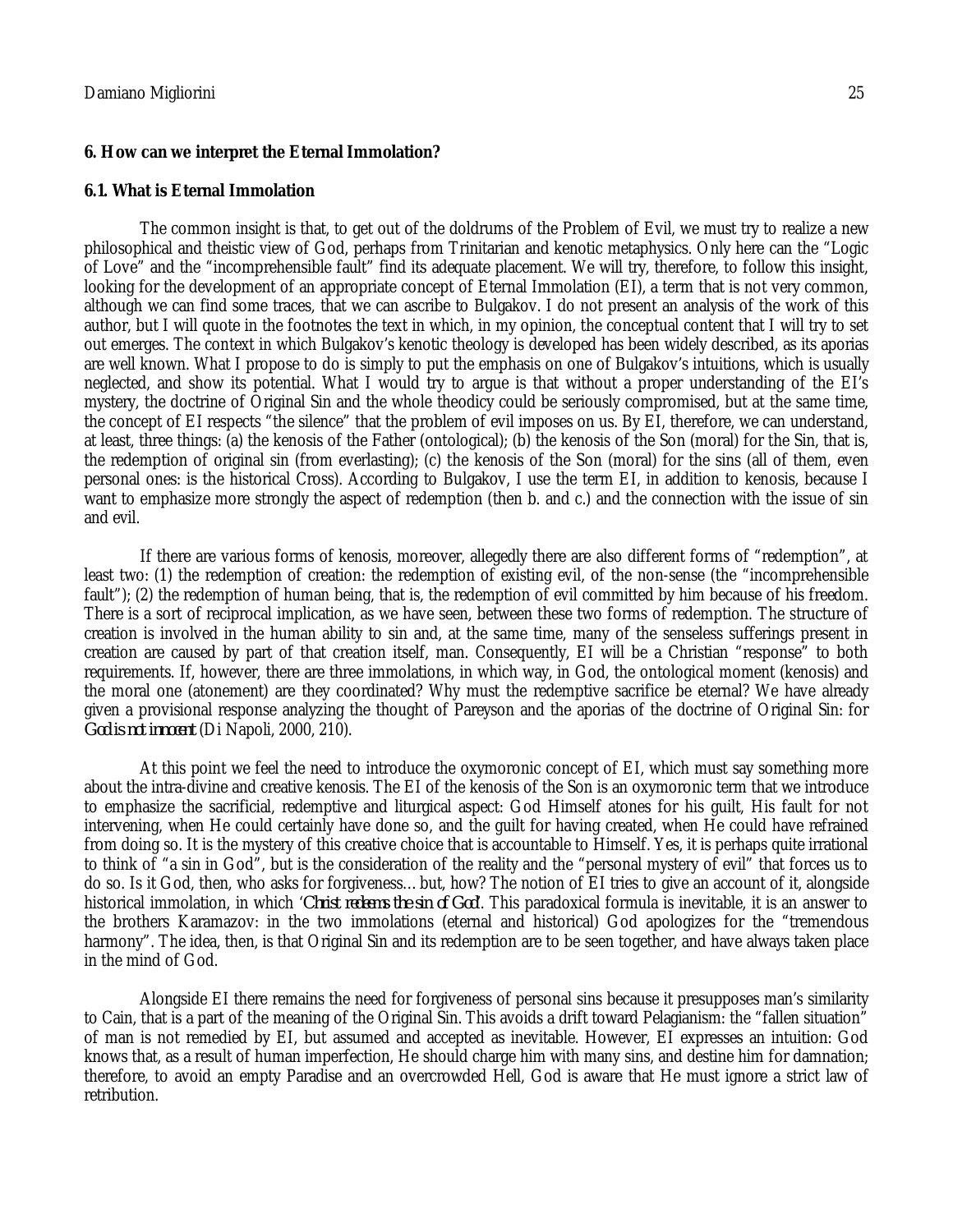However, in Christian doctrine, redemption (of God or man) is related to the event of the Cross. How should we then re-interpret it in the light of EI? In order to do this, we would need (the points are put as hypotheses for further work): (a) an adequate notion of incarnation, which assumes that also human flesh participates in the theandric pericoresis (in the Trinitarian kenosis); in the incarnation, humanity becomes the humanity of God, but already in the act of been created, humanity was assumed by the Logos: humanity could be considered as already participated in Him; if the body of Christ is mysteriously always and forever in God, then, the body is always dead and resuscitated, and is also immolated eternally. (b) An adequate understanding of the Cross. The four classical perspectives (Anselm: legal-satisfactory; Abelard: subjectivist soteriology; Thomas: redemptive or soteriological and thesis about convenience; Duns Scotus: perfective or Christological) should be integrated. After Swinburne's thesis, the discussion about Atonement was particularly intense. To prevent the death of Christ on the cross from being a simple historical representation of eternal events which occurred in God (Hegelian position), then, we can outline: (b.1) a testimonialprophetic significance (historical immolation): Jesus believed so much in his message that he carried it out in full; (b.2) ontological-regal significance (historical immolation as image of EI): the man made capable of justice, as emancipated (eternally and historically) from original sin; (b.3) the priestly-sacrificial meaning (historical immolation and EI): the man would be inevitably damned, but God decides to forget a large number of his sins.

Point (b.1) means that God died on the cross in order to affirm the freedom of man and release him from every slaveries. The free life of Jesus is a set of gestures – that irritated the "big powers" of his day – that lead him to the cross. Prophets' admonitions (against sacrifices and in favour of a religious reform) had not been effective in breaking the ethnocentric and religious logics (overtaken by Jesus): someone was needed who would select, embody and accomplish all of them. Only Jesus' action – his life affirmed in his death – is the appropriate one which could allow man to understand this universal message: this is testified by the human history, who, only as a result of that event has become able, over the centuries, to take steps towards a complete humanism.

Jesus died, therefore, to testify that what he said\thought was true: every person has an infinite dignity, which is greater than "the Sabbath", and which is above the laws of purity, the alleged "truth", the oppressive powers of Caesars, oppressive powers of "the Popes" of all time, oppressive powers of the devil (that is, of all slaveries: money, power, sex, success, envy, racism, egoism...), above all religious and civil apartheid: any system that does not care for the person (in this, surely, the Cross is a political event (Fox, 1983) that we have not yet sufficiently understood in all its aspects). No man, in no time, has ever brought to fulfillment his preaching and his gestures until such a profound and radical revolution – comprehensive, total, integrated – of mentality and customs (Christ was aware of this: Lk 12:49-53): only a God could choose and implement a finite number of gestures that means an infinite and universal spiritual revolution.

In order to testify this revolution, it was necessary, for Jesus, to "blaspheme" twice: a religious blasphemy (against the precepts of the Law and the mechanism of compensation and of the victim, the cultural deviances, making Himself the Son of God, that is, the unique final witness) and a secular blasphemy (against the oppressive powers). Only God can blaspheme himself, break into the reality that has misrepresented His image and, in doing so, correct it with a living, emblematic new image: Jesus. Then, if Jesus blasphemed, if all blasphemies deserved death (in the past religious order that favours the law over the person), and if Jesus could never take back these oaths, then we understand why "testifying in full" necessarily involved the death on the cross. Christ dies on the cross to testify the extreme consequence to which a deadly mentality may lead, a mentality which sacrifices the person for political or religious power, or for a supposed absolute 'truth'. The Innocent just dies on the cross in the hope of being the last one to die this way: only an Incarnate God can do this, because He knows he is dying for the right purpose, He is dying for the 'absolute truth' about human beings – the dignity of humans – and then for all human beings.

There has been considerable discussion about the meaning of (b.2). What about (b.3)? To understand the possible meaning of the EI we could take a look at the Catholic liturgy: according to current doctrine, the Lamb's sacrifice on the cross, together with Incarnation, leads to eternity; if this is true, in some way it had "to be there" before. The Divine Liturgy also implies that there is full identity between the sacrifice of the cross and its sacramental renewal in the Mass; every time we celebrate the memorial of the sacrifice the work of our redemption is accomplished.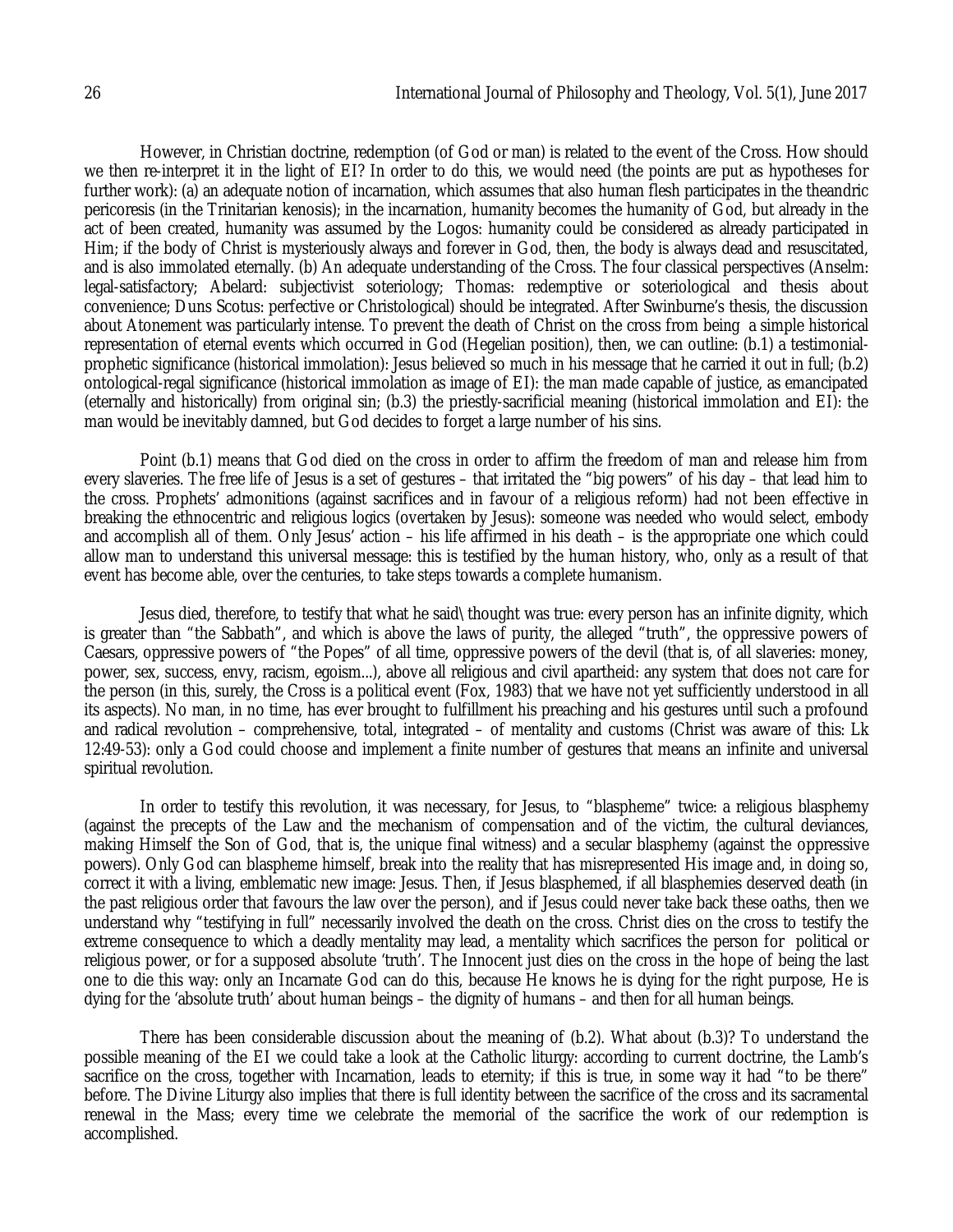It is the New Testament, for that matter, which testifies the existence of a heavenly worship of the Lamb: entering heaven as a priest, Christ became a minister of the true sanctuary, the "High Priest" after the order of Melchizedek (He 6: 20). Jesus is the man who, through his vicarious sacrifice, causes our sins to not be imputed to us, and thus, saves us and makes us free. It is Jesus who reveals to man that God is merciful, and he has decided to forgive men their sins (Col 2: 12-14). The sacrifice of the Cross which exists in every Mass corresponds to the eternal liturgy that, always and forever, occurs in heaven. But if such a liturgy has a characteristic of redemption, then the atoning sacrifice must have been eternal, is wanted and implemented eternally by God and then deployed in history at the right time. The Son as eternal priest makes the offering of his person to the Father: this is the "metaphysical foundation" of every sacrifice.

There is therefore a structural connection: God's kenotic nature actually corresponds to the liberation that Christ has shown on the cross, which is to reveal to man that freedom, which is the intrinsic characteristic which is common both to God and man. The kenosis implies, from the moral point of view, the ability to forgive and selfforgive, then accept your own limits. Those who have this ability to forget, have a harmonious relationship with power, religion and diversity, and they are able to attach the right measure of importance to each person's dignity. The kenosis is (in some way) the essence of God and should become the essence, the achievement, of humankind.

Clearly, the interpretation of the Cross that we have given here, does not eliminate the other theories of Atonement, but it adds to them as another possible meaning. It would be interesting to explore the possibility that the Eternal Immolation is not only what makes the removal of the fault possible, but also what makes possible the (impossible) cancellation of sin.

### **6.2. What Eternal Immolation is not**

EI is – evidently – a 'work in progress' hypothesis. But by analyzing the objections to it, we will also clarify the concept, while hoping to be faithful enough to Bulgakov's intuition.

Objection\_1. If there is necessity in the acts of kenosis (intra-Trinitarian, creative, redemptive) *the world is an emanation of the first kenosis*. The theological tradition teaches that the creative act, even kenotic, and the Trinitarian kenosis, were two "free" acts of God: and the Christological-redemptive kenosis (incarnation and the cross) follow the creative act freely. This is a position of faith, but philosophically we have no way of confirming whether each of them is a necessary or a free act. Also because, as we well know, in God necessity and freedom coincide, they are completely useless concepts. The three kenoses are eternal, using a classical theistic concept, even if their explanations in history come at a later date. If we accept that this classical position – although obscure – is valid, it can be effectively used to justify the ulteriority of the 'three kenoses doctrine': they are, on the one hand, simultaneous and eternal (if we accentuate divine eternity, simplicity and necessity and the eternal co-ordination between divine intellect and will), but on the other hand, are distinguishable and not necessary (if we emphasise God's free willingness to put the last two kenoses in place).

Objection\_2. *Eternal Immolation is a way of affirming the suffering in God*. My interpretation is not that EI is a way of affirming an eternal suffering in God. EI is (on an ontological level) the reciprocal gift, self-emptying, of the Trinitarian persons and (morally) the prior decision by God to take the sin of the world upon Himself, and thus to expiate it and forgive it, because He is a co-author of that sin. It does not mean that God is eternally dying, because the eternal sacrifice in God does not have the character of human suffering (like torture), as the suffering of Christ on the cross may be considered. EI does not add to, or detract from, the situation of philosophical and theological impasse in the attempt to imagine a kind of passibility in God.

Objection\_3. *The Eternal Immolation is a form of apocatastasis*. Surely we must be vigilant in preventing EI from turning into a veiled form of apocatastasis. But let me note down two considerations: (1) Apocatastasis has been a thorn in the side of Christian eschatology from its very beginning, because – although it is anathematized – it follows a certain linearity according to some theistic assumptions such as the eternity and the providence of God, the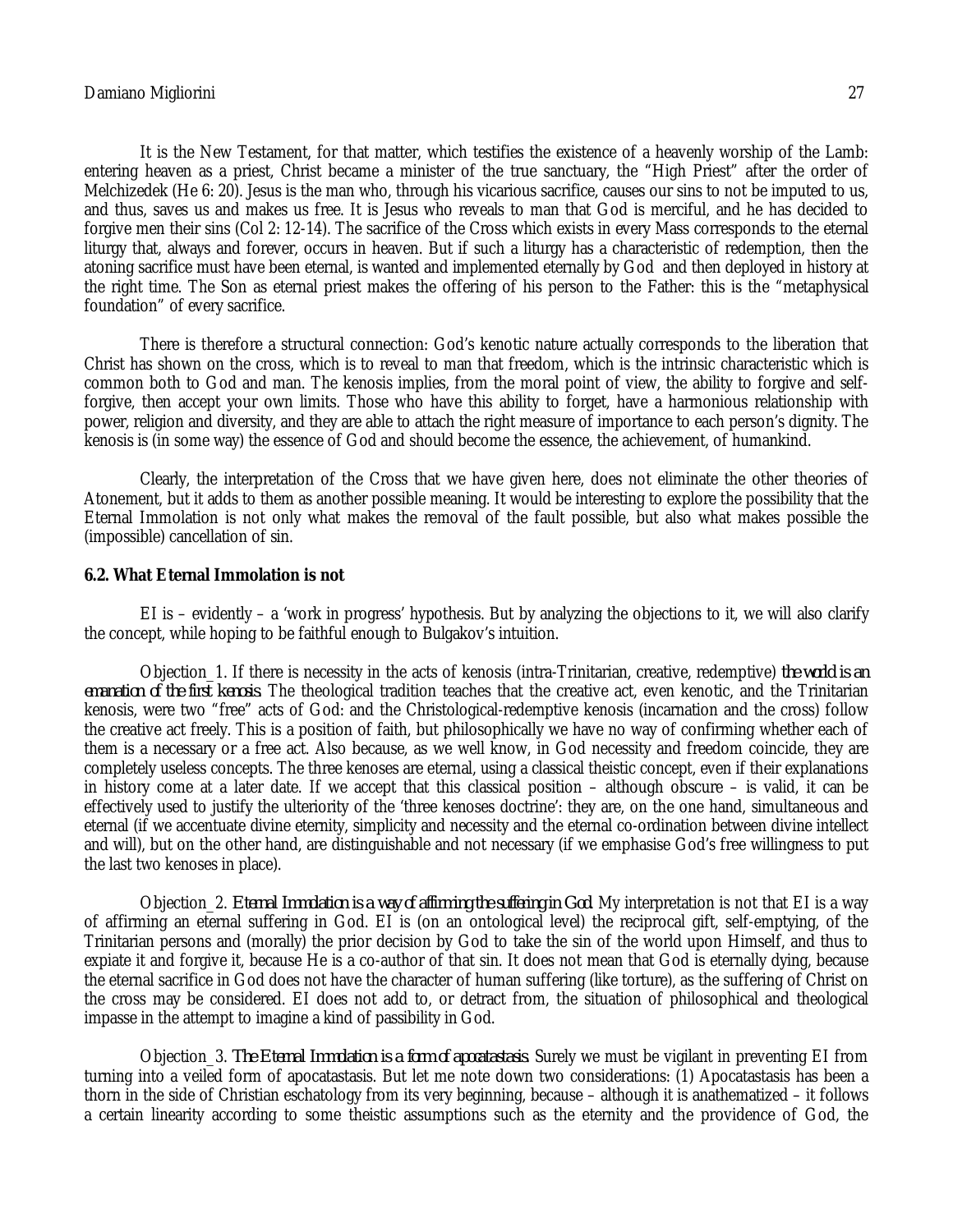universal sacrifice of Christ, the salvific will and mercy of God. Perhaps, in this case, to refute apocatastasis, we have to surrender to the mystery of the doctrine of predestination.(2) EI doctrine states that, if the sacrifice of Christ was necessary for the forgiveness of sins, and this sacrifice had already been planned by God, in some ways, that sacrifice had to already be present in God. This is not an apocatastasis, but rather a justification of universal predestination to salvation. Taking into account Barth's thinking, believing in predestination means believing the non-disapproval of man. Man is freed from condemnation and this happens by the work of God himself (for this paragraph: Barth, 2004). If we accept the distinction between uncreated and created grace, objective and subjective grace, or sufficient and efficacious grace, we might say that EI corresponds to the first one in each pair: (1) the uncreated-objectivesufficient grace is the grace that is given to men by God and corresponds to the universal salvific will of God. This is the grace-election-predestination described by Barth (Rahner, 1965a, 132); (2) the grace of God is created-subjectiveeffective when, through circumstances, man accepts the grace of God and works under its effect. EI is the justification, because it redeems the original sin (always and for everyone) as the sin of God, and makes the remission of personal sins potential (always and for everyone). The hypothesis of EI adds almost nothing, doctrinally speaking, but harmonizes the data of faith by assuming an internal event in the life of God that is redemptive besides being ontological. EI also tells us that God will be merciful because He is aware of His 'primordial sin', which impacts on His creatures. But also makes way for the possibility that some human sins are in fact personal, wanted and sought, and therefore wicked and unpardonable. Only God knows and can evaluate them, but this is enough to prevent EI from being an automatic form of apocatastasis.

Therefore, we are justified (Christ took the sin of the world upon himself), but we are not automatically forgiven (sanctified). The grace that descends from EI appertains to the transcendental, the condition in which we are immersed. Any imperfect human compensations (like corporal and spiritual 'works of mercy', sacraments, regret, and so on) are completed by the perfect sacrifice of Christ, which is the manifestation of the eternal choice of God to help man in this "impossible work" of compensation. In "taking upon Himself the sin" Christ accomplishes in perfection the shift of sin\blame from man to God, affirming that God does not consider himself to be innocent, but "takes man's sin upon Himself" because it was with Him from the beginning.

Objection\_4. *Eternal Immolation is only a theological notion, not philosophical*. EI concerns various themes, and some of its contents are completely philosophical. Admitting this, however, implies a confession that some Trinitarian notions (like eternal generation, kenosis, the subsistent relations) have a philosophical significance, and are a speculative necessity of philosophy, in its investigation of divine nature (Migliorini, 2017). If, then, we achieve philosophically a 'personal God', and if a 'metaphysics of theism' has a consistency, this could imply a philosophical notion of EI which is detached from the positive manifestation (Revelation, theological) of Christ on the cross, but which is attached to a Trinitarian vision of God of a philosophical nature.

Objection\_5. *Eternal Immolation does not solve the Problem of Evil*. There is no doubt that it is this is quite true. EI does not console us, or "explain" much. We have already repeatedly stated that we consider the Problem of Evil basically to be "pending".

This means that "solutions" or "explanations" are precluded from the outset. EI does not try to solve anything, but tries to be just a little 'more consistent' than other theories, which are unable to rationalize completely. Here, by "consistency", I mean precisely the need for a concept such as EI if we accept certain premises (e.g. the ontology of freedom, kenosis, incomprehensibility of original sin and Grace, of human freedom etc.). The consistency arises from the coordination, in a concept, of a series of accepted premises.

## **7. Conclusion: Ontology of freedom, Trinitarian ontology and Eternal Immolation are a "good" frame for the 'logic-of-love defense'?**

Analyzing the theological positions of Open Theism we have seen that a great emphasis is put on the logicof-love, which implies that 'God is love', in the sense that He behaves in a loving way, but also that this "behavior" must correspond to the divine essence (which coincides with the action of God). The best model, then, is the Trinity, in which the divine essence is the mutual self-giving of three divine persons, in a free eternal kenosis act (and thus Generation and Spiration) which creates ad extra, and lovingly takes care of the world. «God is love», then, becomes a logic-of-love defense (Lld) with regard to the Problem of Evil, which finds a place in the Trinitarian speculation.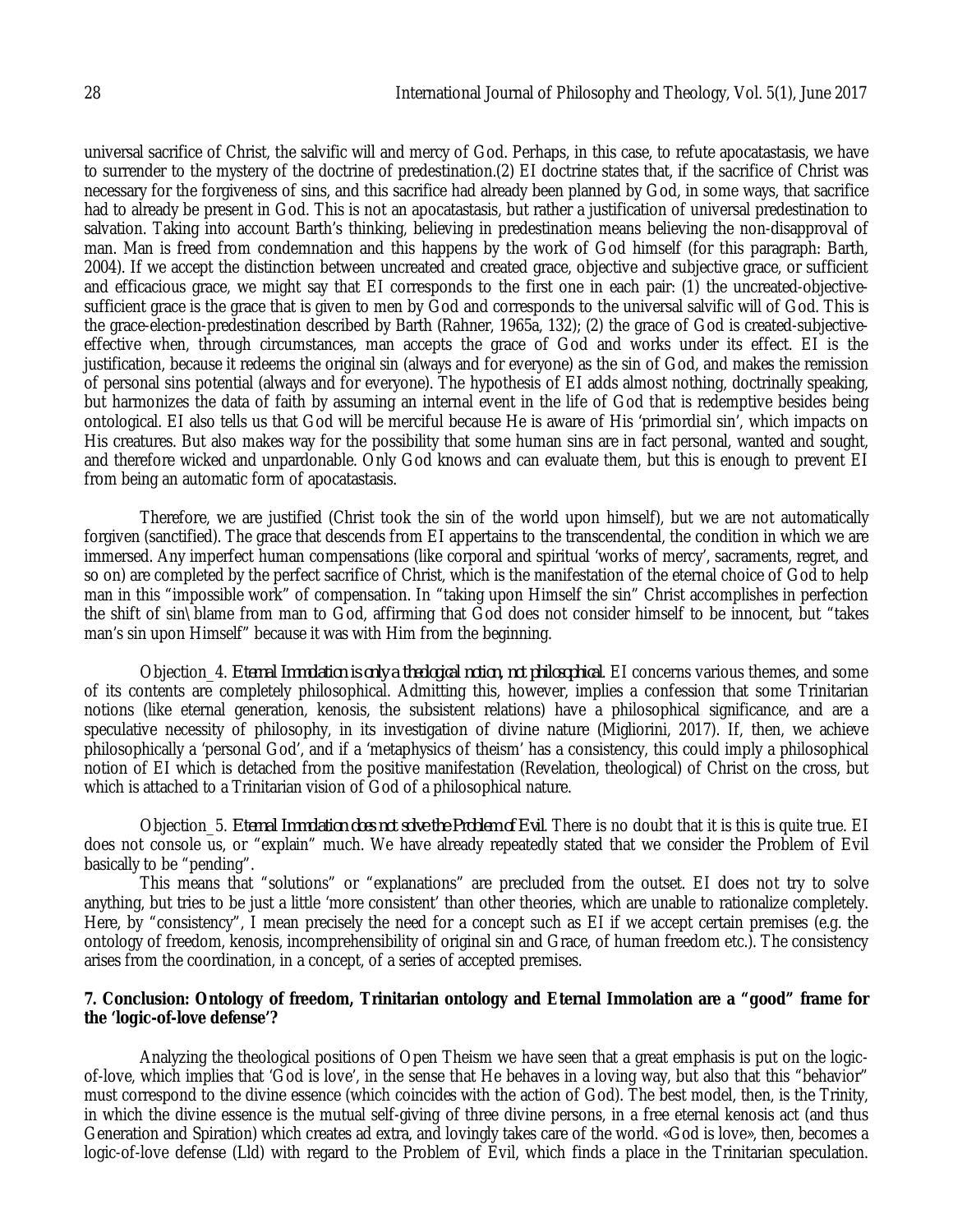There is thus a kind of double implication between Lld and the Trinity. The Lld, in addition, is based on the assumption that between God and man there is an "equal" relationship between two "people", and so also involves the free will defense (Fwd). What we have gradually observed, however, is that neither the Fwd nor Lld are sufficient to explain the mystery of evil.

What the Lld says is that God decided to create due to an abundance of love and by making a free choice; but this is the crucial point: the consideration of the personal mystery of evil would lead us to conclude that God could avoid creating; although we don't know if the amount of evil in the world is more than the amount of good, when the life of a person – with his infinite dignity – is sacrificed, evil appears to be infinite, incalculable. Also accepting this incomprehensible creative choice, however, we fail to understand why God does not intervene to limit some bad events; of course, in intervening, God would radically alter the original terms of his project, but in certain situations this does not seem a sufficient justification for non-intervention.

The Lld, therefore, integrates and contains the Fwd and Aquinas-Leibniz's theodicy, but it must also recognize its failure to explain the 'personal mystery of evil'; in order to "solve" this "problem", it must be linked with the mysterious creative choice of God, mysterious precisely because free. If this freedom – even though analogical – is distinct from necessity, we have to 'blend' in some way the Lld and the Trinitarian speculation also with the ontology of freedom, which, implying a form of kenosis, is best suited to being a Trinitarian ontology. It appears that only a truly free being (God, not in the compatibilistic sense) can create a free being (man, in the libertarian sense). A necessary being (God) can only create a necessary being (a puppet): without an ontology of freedom which interprets in a libertarian sense the freedom of God, the logic of love defense is crippled. The ontology of freedom, however, needs the Trinitarian theology in order to integrate the kenotic moment (of Nothingness, or of Evil) in the essence of God.

Finally, we have seen that the sum of all these schools of thought seems to imply EI: the Trinitarian hypothesis postulates a kenotic theology and then EI in its various interpretations. The EI is not due to the historical sin of Adam, but is intrinsic to the love of God as Creator, and this seems perfectly in line with the contemporary theological speculations on the myth of Genesis, which tend to place greater emphasis on the co-implication of creation and redemption. If we accept that 'God is love', and love could not not-create, and could not create-not-so (this world), then He must create and redeem at the same time (the theistic hypothesis, therefore, implies EI).

Is the notion of EI a useful way of thinking about Original Sin, Grace, Providence, and of "solving" the Problem of Evil? We have given the answer several times: neither the Lld, nor EI can be of much assistance here. EI does not give us a rational solution, it gives us at most a hope, but confirms that our dismay of evil is justified, until the rebellion. Mysteriously, God is not innocent, and pays for us. Is this a consolation? Absolutely not, Dostoevskij would say, rightly: the "Christological perspective" – the mysterious solidarity of God with our sufferings – does not reduce the sufferings, nor their absurdity. Our anger remains, and we inevitably 'blaspheme' God, just like Job did in the Bible. Maybe, EI reveals to us that God is aware – justifies and forgives – this "unavoidable" blasphemy.

I have tried to demonstrate how the idea of EI (developed by Bulgakov) can be considered to be a consequence of – if not already present – recent speculations, such as those of the OT, Moltmann, Barth, the kenotic theology, Pareyson. Its validity stands or falls when we accept that these schools of thought have actually identified some unresolved points in Christian doctrine, theistic or theological. I have tried to explain how all these speculations tend to converge on some basic assumptions: all of them seem to assume one or several forms of divine kenosis, a more or less explicit form of ontology of freedom, and a kind of logic-of-love defense, which are closely linked to a libertarian vision of human free will, and the acknowledgement of the unresolved mystery of evil, because of the existence of pure evil and the personal mystery of evil. If we accept these points, then the EI doctrine can acquire its relevance and its place within the overall architecture. However, it seems clear that, at this stage of the discussion, the Trinitarian perspective and the logic-of-love defense do not help to "solve" the Problem of Evil, if by "resolving" we mean a rational response in which each element stays in its logical and coherent position.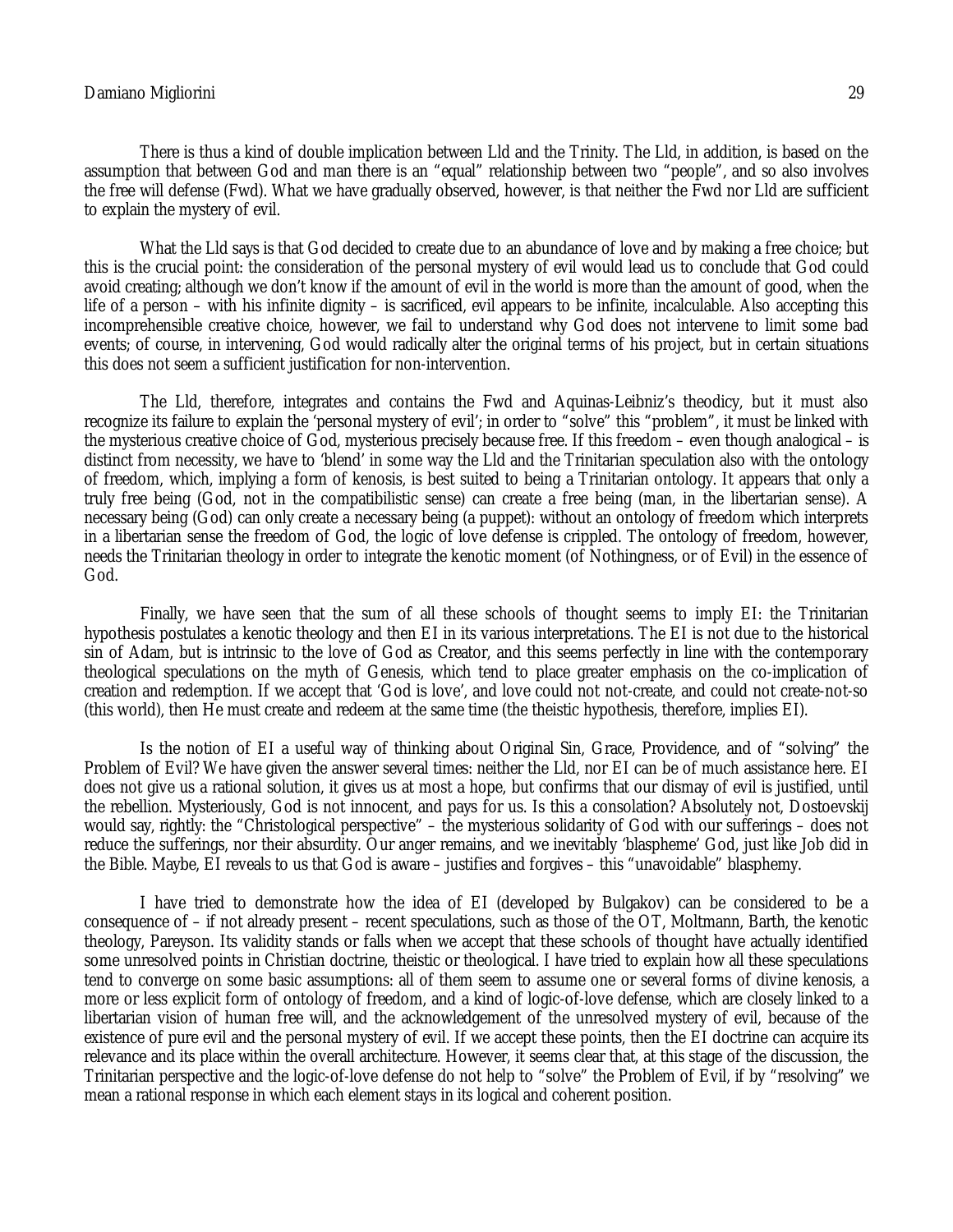

**Appendix 1. Sketch of a scheme of Eternal Immolation**

#### **References**

Alison, J. (2009). Le peché originel à la lumière de la Résurrection. Paris: Cerf.

- Alston, W.P. (2002). "Substance and the Trinity". In Davis, S.T. & Kendall, D., The Trinity. Oxford: Oxford University Press, 179-201.
- Aspenson, S.S. (1996). "Swinburne on Atonement". Religious Studies, 32, 187-204.
- Balthasar, H. U. von (1971). "Mysterium Paschale". In Mysterium Salutis. vol.6, Brescia: Queriniana.
- Barth, K. (2004). "The Doctrine of divine Election". In Church Dogmatics. vol. II/2, London: T&T Clark.
- Basinger, D. (1991). "Process Theism Versus Free-Will Theism: a response to Griffin". Process Studies, 20, 204-220.
- Bianchi, E. (1990). Adamo, dove sei?. Magnano: Qiqajon.
- Bishop, J. & Perszyk, K. (2011). "The normatively relativised logical argument from evil". International Journal for Philosophy of Religion, 70, 109-126.
- Boselli, G. (2011). Il senso spirituale della liturgia. Magnano: Qiqajon.
- Bouyer, L. (1978). The Eternal Son: a theology of the Word of God and Christology. Our Sunday Visitor.
- Bouyer, L. (1988). Cosmos: The World and the Glory of God. Petersham: St. Bede's.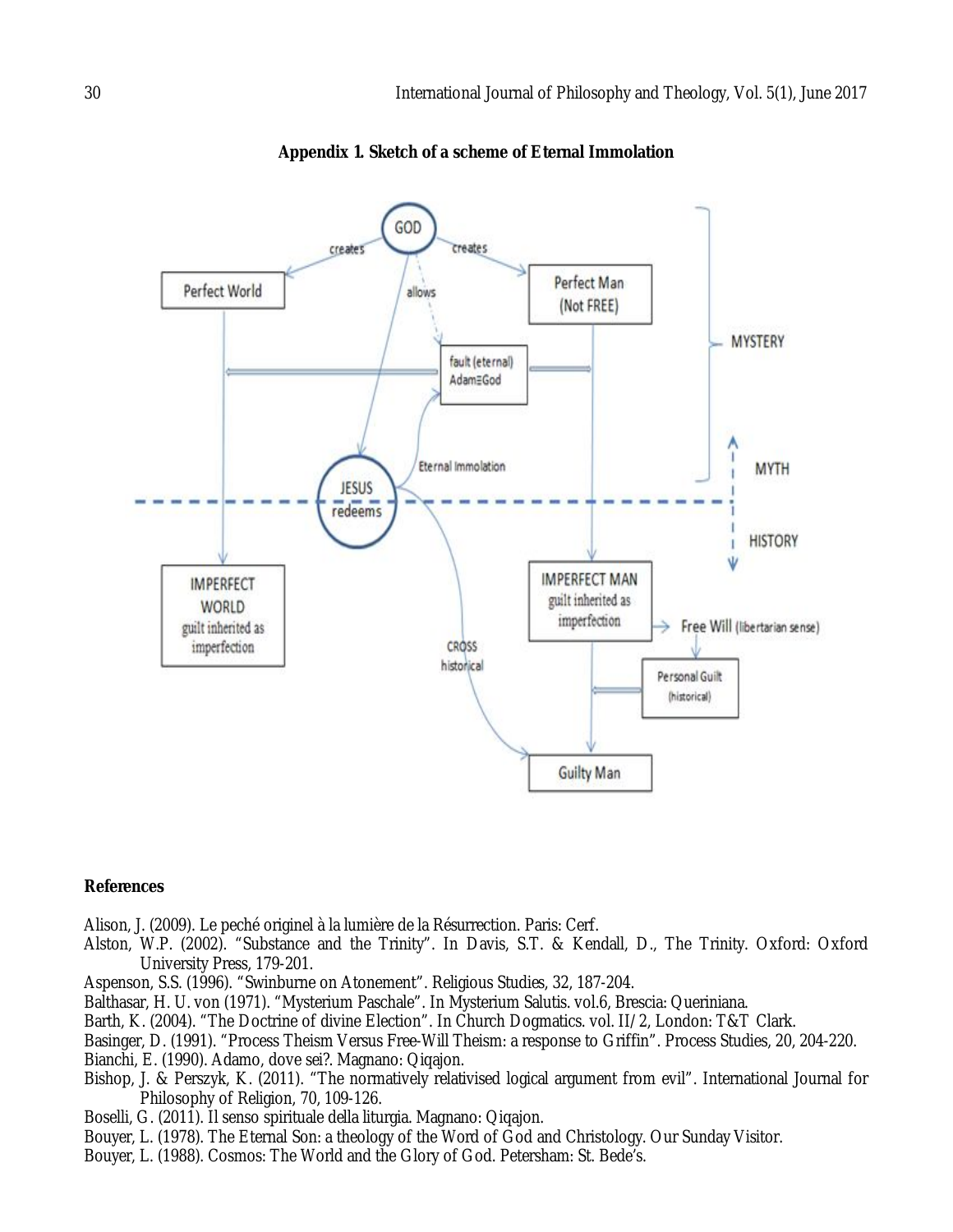- Brito, E. (2006). "Kenosi". In Lacoste, J-Y. & Coda, P., (eds.). Dizionario critico di teologia. Roma: Borla, 722-724.
- Bulgakov, S. N. (2008). The Lamb of God. Gran Rapids: Eerdmans.
- Businelli, G. (1943). Il dubbio di Dante sulla predestinazione. Roma: Acta Pont. Academiae Romanae S. Thomae Aq. et religionis catholicae, vol. 8.
- Cacciari, M. (1990). Dell'Inizio. Milano: Adelphi.
- Cacciari, M. (1996). Trinità per atei. Forte, B. (ed), Milano: Cortina.
- Castellucci, E. (2010). La vita trasformata, saggio di escatologia. Assisi: Cittadella.
- Cerasi, E. (2006). "Teologia dialettica". In Cerasi, E., Il paradosso della grazia. La teo-antropologia di Karl Barth. Roma: Città Nuova.
- Chalke, S., et al. (2008). The Atonement Debate: Papers from the London Symposium on the Theology of the Atonement. Grand Rapids: Zondervan.
- Charamsa, K. O. (2002). L'Immutabilità di Dio. L'insegnamento di S. Tommaso d'Aquino nei suoi sviluppi presso i commentatori scolastici. Roma: Pontificia Università Gregoriana.
- Charamsa, K. O. (2003). Davvero Dio soffre? La tradizione e l'insegnamento di S. Tommaso, Bologna: Edizioni Studio Domenicano.
- Chiereghin, F. (1991). Il problema della libertà in Kant. Trento: Pubblicazioni di Verifiche, vol. 17.
- Ciancio, C. (1989). Schelling. Pensare l'assente. In Ciancio, C. (ed). In lotta con l'angelo. La filosofia negli ultimi due secoli di fronte al cristianesimo. Torino: SEI.
- Ciancio, C. (2006). Del male e di Dio. Brescia: Morcelliana.
- Ciancio, C. (2009). "Blaise Pascal". In Riconda, G., & Ravera, M. (eds). Il peccato originale nel pensiero moderno. Brescia: Morcelliana, 239-254.
- Clayton, P. (2005). "Kenotic Trinitarian Panentheism". Dialog, 44, 250-255.
- Coda, P. (1987). Il negativo e la Trinità. Ipotesi su Hegel. Roma: Città Nuova.
- Coda, P. (1993). Dio Uno e Trino. Milano: San Paolo.
- Coda, P. (1998). L'Altro di Dio. Rivelazione e kenosi in S. Bulgakov. Roma: Città Nuova.
- Coda, P. (2003). Il Logos e il Nulla. Trinità religioni mistica. Roma: Città Nuova.
- Coda, P. (2011). Dalla Trinità. L'avvento di Dio tra storia e profezia. Roma: Città Nuova.
- Coda, P. (2014). "Sergej N. Bulgakov (1871-1944)". Credere Oggi, http://www.credereoggi.it
- Coleman, R.J. (2013). "Save Original Sin from the Secularists". Theology Today, 70, 394-406.
- Creel, R. (2010). "Immutability and Impassibility". In Taliaferro C., Draper, P., & Quinn, P.L. (eds.). A companion to Philosophy of Religion. Oxford: Blackwell, 322-328.
- Crisp, O. (2009). "Original Sin and Atonement". In Flint, T. & Rea, M. (eds.). The Oxford Handbook of Philosophical Theology. Oxford: Oxford University Press.
- Cross, R. (2001). "Atonement without Satisfaction". In Flint, T. & Rea, M. (eds.). The Oxford Handbook of Philosophical Theology. Oxford: Oxford University Press, 328-347.
- Dante Alighieri, (2014). The Divine Comedy. London: Penguin.
- Davies, B. (1993). An introduction to the Philosophy of Religion. Oxford: Oxford University Press.
- Davis, S., Kendall, D. & O'Collins, G. (2004). The Redemption. Oxford: Oxford University Press.
- Davis, S., (2006). "Is kenotic theology orthodox?". In Christian Philosophical Theism. Oxford Scholarship, Oxford.
- De Caro, M. (2004). Il libero arbitrio, un'introduzione. Roma-Bari: Laterza.
- Di Napoli, R. (2000). Il problema del male nella filosofia di Luigi Pareyson. Roma: Gregorian University Press.
- Donà, M. (2008). L'aporia del fondamento. Milano: Mimesis.
- Dostoevskij, F. (2003). The Brothers Karamazov. London: Penguin.
- Durwell, F.X. (1999). Christ, Humankind and Death. Paris: Mediaspaul.
- Fabris, R. (2014). Il peccato originale come problema filosofico. Brescia: Morcelliana.
- Ferretti, G. (2009). "Immanuel Kant". In Riconda, G., & Ravera, M. (eds). Il peccato originale nel pensiero moderno. Brescia: Morcelliana, 543-567.
- Ferrier, F. (1966). Il problema del male pietra di scandalo. Milano: Paoline.
- Finlan, S. (2005). Problems with Atonement: The Origins of, and Controversy About, the Atonement Doctrine. Collegeville: Liturgical Press.
- Finlan, S. (2007). Options on Atonement in Christian Thought. Collegeville: Liturgical Press.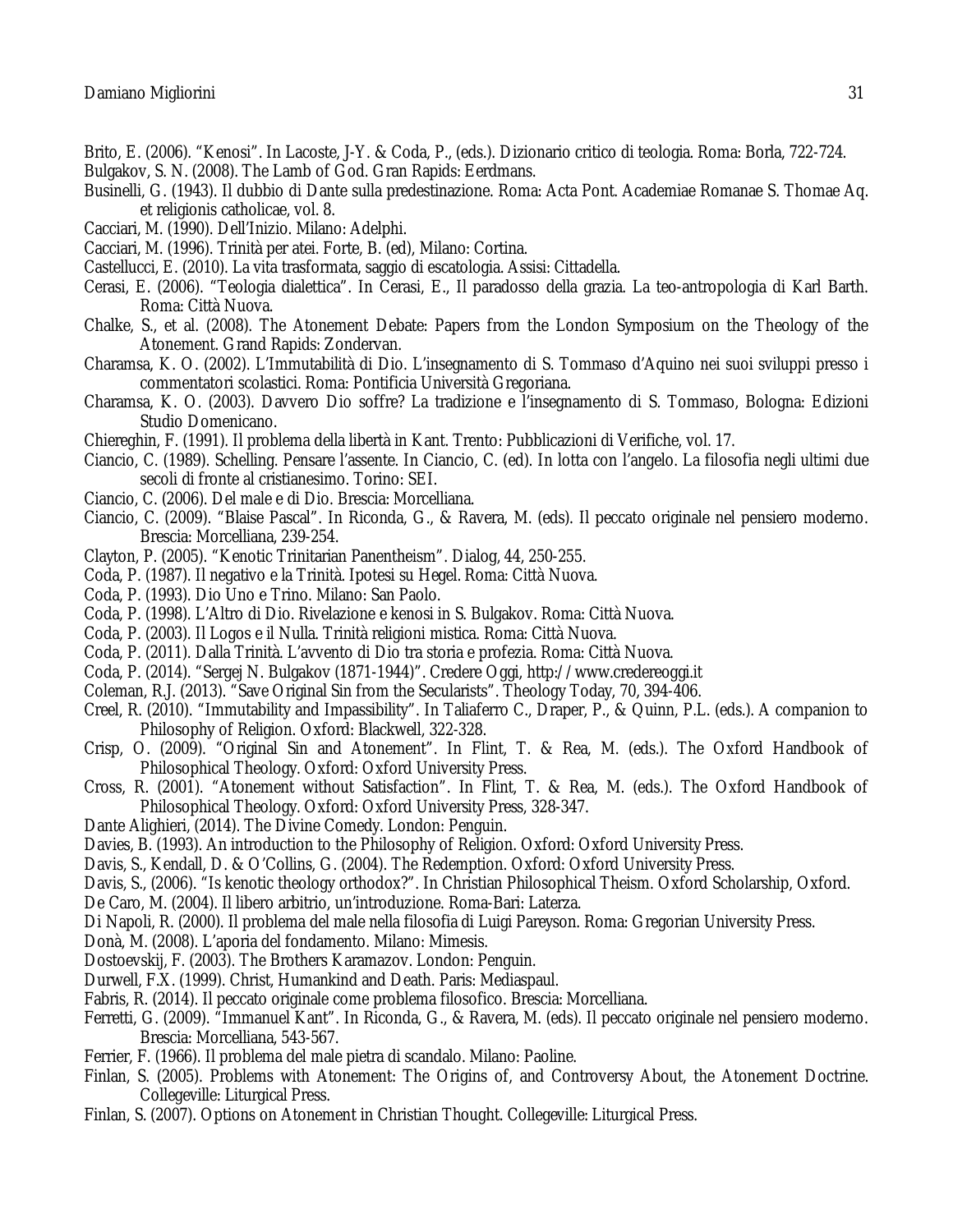- Fiorini, P.P. (2000). "Mysterium Iniquitatis: tra male radicale e male originario". In Brena, G. L. (ed). Mysterium iniquitatis. Roma: Gregoriana, 60-81.
- Fox, M. (1983). Original Blessing. Rochester: Inner Tradition Bear & Company.
- Freddoso, A. J. (1988). "Introduction". In Molina, L. De, On divine foreknowledge. Part IV of the Concordia. Ithaca: Cornell University Press.
- Fremstedal, R. (2014). Kierkegaard and Kant on Radical Evil and the Highest Good: Virtue, Happiness, and the Kingdom of God. New York: Palgrave Macmillan.
- Galeazzi, U. (2014). "Introduzione". In Tommaso d'Aquino, Il male e la libertà. Milano: Rizzoli.
- Gallaher, B. (2016). Freedom and Necessity in Modern Trinitarian Theology. Oxford: Oxford University Press.
- Gamberini, P. (2007). "Trinità e umanità di Dio". In Coda, P., & Donà, M. (eds.). Dio-Trinità tra filosofi e teologi. Milano: Bompiani, 125-147.
- Garrett, S. M. (2013). God's Beauty-in-act. Eugene: Wips and Stocks.
- Gavrilyuk, P.L. (2005). "The Kenotic theology of Sergius Bulgakov". Scottish Journal of Theology, 53, 251-269.
- Geach, P. (1977). Providence and Evil. Cambridge: Cambridge University Press.
- Gerl-Falkowitz, H.B. (2005). "La storia dell'Etica nel pensiero di Guardini ovvero la tensione tra natura e soprannatura". In Marcolungo, F.L., & Zucal, S. (eds). L'etica di Romano Guardini. Brescia: Morcelliana, 11-40.
- Gevaert, J. (1992). Il problema dell'uomo. Introduzione all'antropologia filosofica. Torino: Elledici.
- Gibellini, R. (2016). "Ripensare il peccato originale". Rassegna di Teologia, 57, 135-144.
- Gomarasca, P. (2009). "Antonio Rosmini". In Riconda, G., & Ravera, M. (eds). Il peccato originale nel pensiero moderno. Brescia: Morcelliana, 753-769.
- Gorodetzky, N. (1938). The Humiliated Christ in Modern Russian Thought. London: Society for promoting Christian Knowledge.
- Grossi, V., Ladaria, L. F., Lécrivain, Ph., & Sesboüé, B. (1997). Storia dei dogmi. L'uomo e la sua salvezza. Milano: Piemme.
- Gunton, C. (1988). The Actuality of Atonement. London: T&T Clark.
- Hani, J. (1999). La divina liturgia: considerazioni sulla messa. Roma: Arkeios.
- Hauke, M. (2011). "L'immutabilità e l'impassibilità di Dio secondo i Padri della Chiesa". Rivista Teologica di Lugano, 16, 169-183.
- Hick, J. (1967). "The problem of Evil". In P. Edwards (ed.). Encyclopedia of Philosophy. Detroit: Gale (2005), 471-477.
- Hill, C., & James, F. (2004). The Glory of the Atonement. Downers Grove: Inter-Varsity Press.
- Howard-Snyder, D., & Howard-Snyder, F. D., (1993). "The Christian Theodicist's appeal to love". Religious Studies, 29, 185-192.
- Hume, D. (2007). Dialogues Concerning Natural Religion. Cambridge: Cambridge University Press.
- Inwagen, P. Van (1982). "The incompatibility of free will and determinism". In Free Will. Oxford Readings in Philosophy. Oxford: Oxford University Press.
- Inwagen, P. van (2006). The Problem of Evil. Oxford: Oxford University Press.
- Jensen, P. (1993). "Forgiveness and Atonement". Scottish Journal of Theology, 46, 141-160.
- Jonas, H. (1987). "The Concept of God after Auschwitz: a Jewish Voice". The Journal of Religion, 67, 1-13.
- Jorgensen, L. M., & Newlands, S. (2014). New Essays on Leibniz's Theodicy. Oxford: Oxford University Press.
- Kant, I. (2003). Critique of pure reason. Mineola: Dover Publ.
- Kearney, R. (2011). Anatheism: returning to God after God. New York: Columbia University Press.
- King, R. (2015). "Atonement and the completed perfection of human nature". International Journal for Philosophy and Theology, 76, 69-84.
- Kretzmann, N. (1997). The Metaphysiscs of Theism. Oxford: Clarendon Press.
- Küng, H. (1987). The incarnation of God: an introduction to Hegel's theological thought as prolegomena to a future Christology. Edinburgh: T. & T. Clark.
- Küng, H. (2004). Justification: The Doctrine of Karl Barth and a Catholic Reflection. Louisville: Westminster John Knox Press.
- Layman, C.S. (ed.), (2016). Philosophical Approaches to Atonement, Incarnation and the Trinity. Dordrecht: Spinger.
- Leftow, B. (2012). "Immutability". In E.N. Zalta (ed.). The Stanford Encyclopedia of Philosophy. http://plato.stanford.edu.
- Leibniz, G. W. von (1952). Theodicy. A. Farrer (ed.), London: Yale University Press.
- Lewis, D. (1997). "Do We Believe in Penal Substitution?". Philosophical Papers, 26, 203-209.
- Limone, V. (2013). Inizio e Trinità. Il neoplatonismo giovanneo nell'ultimo Schelling. Pisa: ETS.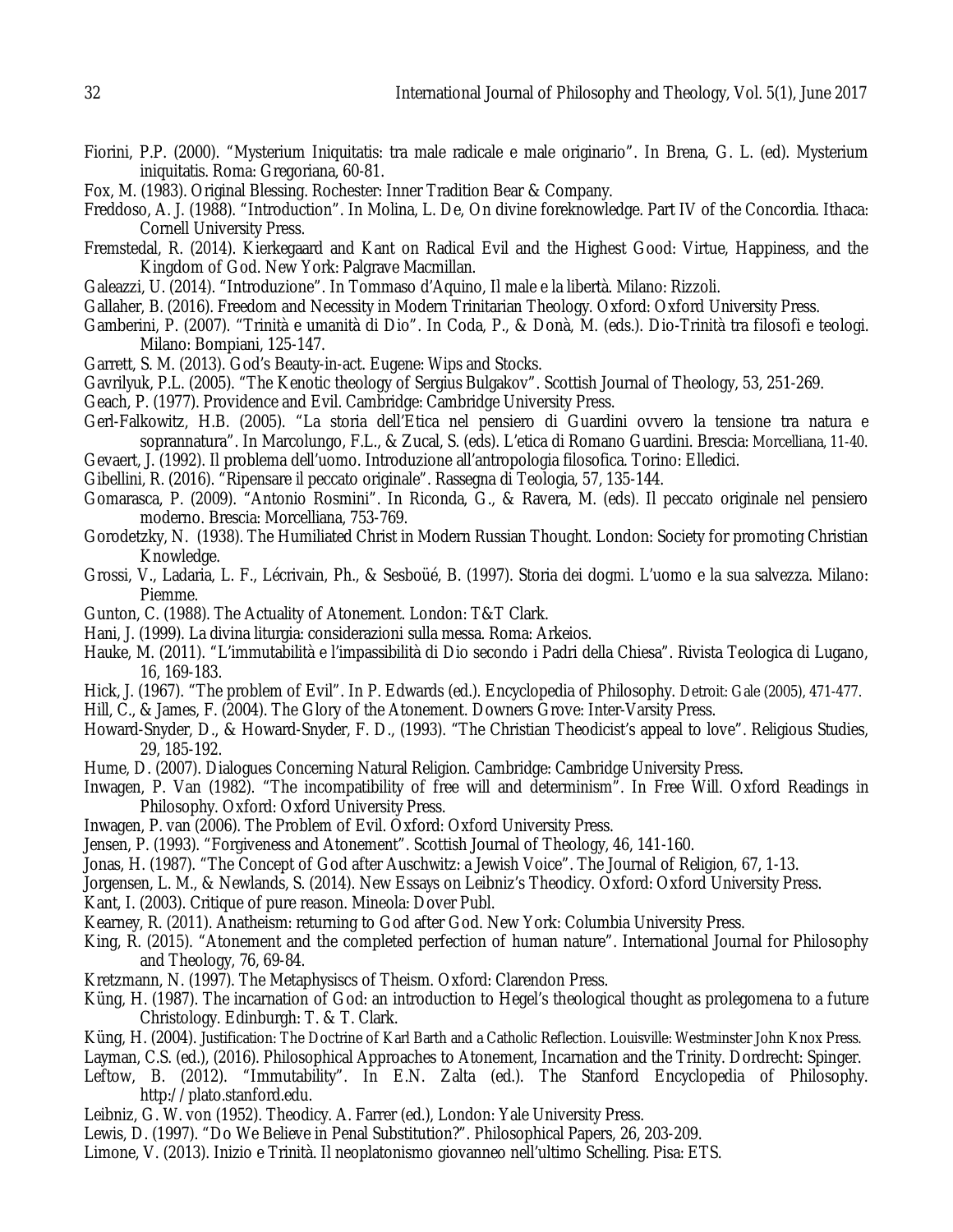- Lodi, E. (1981). La Liturgia della Chiesa. Bologna: Edizioni Dehoniane Bologna.
- Lorizio, G. (2006). "Il nome di Dio è Amore. La dimensione teo-logica della carità". In Fisichella, R. (ed.). Dio è amore. Commento teologico-pastorale a 'Deus Caritas est'. Roma: Lateran University Press.
- Mackie, J.L., (1955). "Evil and Omnipotence". Mind, 64, 200-212.
- MacTaggart, J. E. (1906). Some Dogma of Religion. London: Arnold.
- Mancuso, V. (2007). L'anima e il suo destino. Milano: Cortina.
- Mazza, G. (2008). Incarnazione e umanità di Dio. Figure di un'eternità impura. Milano: San Paolo.
- Marmodoro, A. & Hill, J. (2011). The Metaphysics of the Incarnation. Oxford: Oxford University Press.
- McCloskey, H.J. (1960). "God and Evil". Philosophical Quarterly, 10, 97-114.
- McNaughton, D. (1992). "Reparation and Atonement". Religious Studies, 28, 129-44.
- Migliorini, D. (2014a). "Dall'incompatibilismo di Pike all'Open Theism: il dibattito sull'onniscienza divina nella filosofia analitica della religione". Rivista di Filosofia, 105, 273-288.
- Migliorini, D. (2014b). "Trinità per filosofi? Lineamenti di un teismo trinitario". Studia Patavina, 61, 471-482.
- Migliorini, D. (2014c). "Parola e Silenzio, figure di fede e libertà". Vivens Homo, 25, 497-509.
- Migliorini, D. (2015a). "L'ockhamismo nel dibattito analitico contemporaneo sull'onniscienza divina. Un bilancio". Laurentianum, 56, 33-86.
- Migliorini, D. (2015b). "Prospettive del molinismo nel dibattito contemporaneo sull'onniscienza divina". Verifiche, 44 (1-4), 71-106.
- Migliorini, D. (2016a). "La soluzione di Boezio nel dibattito contemporaneo sull'onniscienza divina: un bilancio". Rassegna di Teologia, 57, 15-53.
- Migliorini, D. (2016b). "La «soluzione tomistica» nel dibattito analitico contemporaneo sull'onniscienza divina e la libertà umana". Divus Thomas, 119, 359-395.
- Migliorini, D. (2017). "Fondamenti di un teismo trinitario". Antonianum, 92, 49-83.
- Mitchell, D.W. (1991). Spirituality and Emptiness: The Dynamics of Spiritual Life in Buddhism and Christianity. Mahwah: Paulist Press.
- Moltmann, J. (2015). The Crucified God: The Cross of Christ as the Foundation and Criticism of Christian Theology. Minneapolis: Fortress Press.
- Moreland, J. P., & Craig, W. L., (2003). Philosophical Foundations for a Christian Worldview. Downers Grove: Inter-Varsity Press.
- Mounier, E. (1950). "Emmanuel Mounier 1905-1950". Esprit, 12, 1010-1011.
- Mühlen, H. (1974). La mutabilità di Dio come orizzonte di una cristologia futura. Brescia: Queriniana.
- Murray, M. J., & Rea, M., (2016). "Philosophy and Christian Theology". In E.N. Zalta (ed.). The Stanford Encyclopedia of Philosophy. http://plato.stanford.edu.
- Murray, M. J., & Greenberg, S. (2016). "Leibniz on the Problem of Evil". In E.N. Zalta (ed.). The Stanford Encyclopedia of Philosophy. http://plato.stanford.edu.
- O'Donnell, J. (1995). "The Trinitarian Panentheism of Sergej Bulgakov". Gregorianum, 76, 31-45.
- O'Regan, C. (2011). "The Trinity in Kant, Hegel and Schelling". In Gilles Emery, G., & Levering, M. (eds). The Oxford Handbook of the Trinity. Oxford: Oxford University Press, 254-266.
- Oppy, G. (2010). "The Evidential Problem of Evil". In Taliaferro C., Draper, P., & Quinn, P.L. (eds.). A companion to Philosophy of Religion. Oxford: Blackwell, 500-508.
- Packer, J. (1974). "What did the Cross achieve? The logic of penal substitution". Tyndale Bulletin, 25, 3-45.
- Panikkar, R. (1975). The Trinity and the Religious Experience of Man. London & New York: Orbis.
- Papanikolaou, A. (2011). "Contemporary Orthodox Currents on the Trinity". In Gilles Emery, G., & Levering, M. (eds). The Oxford Handbook of the Trinity, Oxford: Oxford University Press, 328-338.
- Pareyson, L. (1971). Verità e interpretazione. Milano: Mursia [Truth and Interpretations. (2013) Suny Press].
- Pareyson, L. (1995). Ontologia della libertà. Il male e la sofferenza. Torino: Einaudi [excerpts in Existence, Interpretation, Freedom: Selected Writings. (2009), P.D. Bubbio, Davies Group].
- Pastrello, M. (2000). "J. Maritain e la sofferenza di Dio: un approfondimento". In Brena, G. L. (ed). Mysterium iniquitatis. Roma: Gregoriana, 261-273.
- Pawl, T. (2012). "Divine Immutability". Internet Encyclopedia of Philosophy. www.iep.utm.edu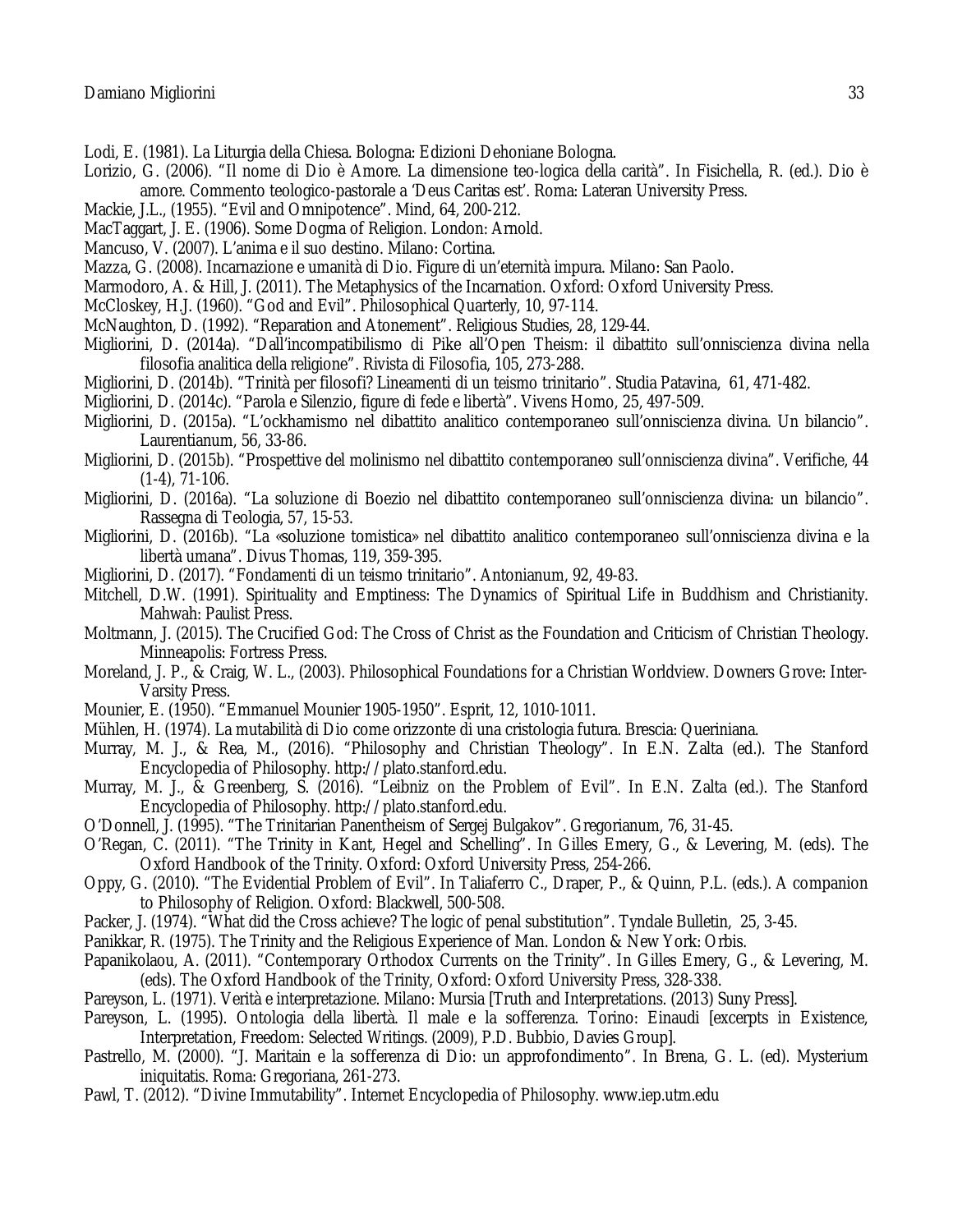- Peterson, M.L. (2010). "The Logical Problem of Evil". In Taliaferro C., Draper, P., & Quinn, P.L. (eds.). A companion to Philosophy of Religion. Oxford: Blackwell, 491-499.
- Pike, N. (1963). "Hume on Evil". The Philosophical Review, 72, 180-197.
- Pinnock, C. (1995). The Grace of God and the Will of Man. Minneapolis: Bethany House.
- Pinnock, C., Sanders, J., Hasker, W., & Basinger, D., (1994). The openness of God: a biblical challenge to the traditional understanding of God. Downers Grove: Inter-Varsity Press.
- Plantinga, A. (1974a). God, freedom and Evil. Grand Rapids: Eerdmans.
- Plantinga, A. (1974b). The nature of necessity. Oxford: Clarendon Press.
- Plotinus, (1991). The Enneads. London: Penguin.
- Polkinghorne, J. (2001). "Kenotic Creation and Divine Action". In Polkinghorne, J. (ed). The Work of Love: Creations as Kenosis. Grand Rapids: Eerdmans, 102-106.
- Quinn, P.L. (1990). "Aquinas on Atonement". In Feenstra, R.J., & Plantinga, C. (eds). Trinity, Incarnation and Atonement. Philosophical and Theological Essays. Notre Dame: University of Notre Dame Press, 153-177;
- Quinn, P.L. (2010). "Sin and Original Sin". In Taliaferro C., Draper, P., & Quinn, P.L. (eds.). A companion to Philosophy of Religion. Oxford: Oxford University Press, 614-621.
- Rahner, K. (1965a). "Possibilità di una concezione scolastica della grazia increata". In Saggi di antropologia soprannaturale. Roma: Paoline.
- Rahner, K. (1965b). "Rapporto tra natura e grazia". In Saggi di antropologia soprannaturale. Roma: Paoline, 44-77.
- Rice, R. (2004). God's Foreknowledge and Man's Free Will. Eugene: Wipf and Stock.
- Richard, L. (1982). A kenotic Christology: in the humanity of Jesus the Christ, the compassion of God. New York: University Press of America.
- Ricoeur, P. (2007). Evil: a challenge to philosophy and theology. London: Continuum.
- Rissler, J. (2015). "Open Theism". Internet Encyclopedia of Philosophy. www.iep.utm.edu
- Roatta, G. (1947). Libero arbitrio, grazia, predestinazione, fondamento unitario della Divina Commedia. Roma: San Paolo.
- Rondet, H. (1971). Il peccato originale e la coscienza moderna. Milano: Borla.
- Rossi, O. (2000). "Il male e il nulla". In Brena, G. L. (ed). Mysterium iniquitatis. Roma: Gregoriana, 83-96.
- Rowe, W. (1986). "The empirical argument from Evil". In Audi, R., & Wainwright, W.J. (eds). Rationality, Religious Belief and Moral Commitment. Ithaca: Cornell University Press.
- Rowe, W. (2001). God and the problem of evil. Malden: Blacwell.
- Salamon, J. (2015). "Atheism and Agatheism in the Global Ethical Discourse: Response to Peter Millican and Branden Thornhill-Miller". European Journal for Philosophy of Religion, 7, 197-245.
- Sanders, J. (1998). The God Who Risks. Downers Grove: InterVarsity Press.
- Sanna, I. (1994). Chiamati per nome, antropologia teologica. Milano: San Paolo.
- Sanna, I. (1996). "Una possibile esposizione sistematica del dogma del peccato originale". In A.T.I., Questioni sul peccato originale. Padova: Messaggero, 239-252.
- Savino, R. (2000). "Il problema del male nelle Quaestiones disputatae De malo di Tommaso d'Aquino", In Brena, G. L. (ed). Mysterium iniquitatis. Roma: Gregoriana, 97-112.
- Scheffczyk, L. (1998). "Immutabilità e libertà di Dio. Approccio teologico sistematico". In Hauke, M., & Pagani, P., (eds). Eternità e Libertà. Milano: Franco Angeli.
- Scheffczyk, L. (2012). La Creazione come apertura alla salvezza. Dottrina della creazione. Città del Vaticano: Lateran University Press.
- Serretti, M. (1998). Il mistero della eterna generazione del Figlio attraverso l'opera di Hans Urs von Balthasar. Roma: Pontificia Università Lateranense – Mursia.
- Staglianò, A. (2003). "Teologia Trinitaria". In Canobbio, G., & Coda, P., (ed). La teologia del XX secolo, un bilancio. vol. 2, Roma: Città Nuova, 89-174.
- Stott, J. (2006). The Cross of Christ. Downers Grove: Inter-Varsity Press.
- Stump, E. (1988). "Atonement According to Aquinas". In Morris, T.V. (ed). Philosophy and the Christiana Faith. Notre Dame: University of Notre Dame Press.
- Stump, E. (1990). "Atonement and Justification". In Feenstra, R.J., & Plantinga, C. (eds). Trinity, Incarnation and Atonement. Philosophical and Theological Essays. Notre Dame: University of Notre Dame Press, 178-209.
- Stump, E. (1994). "Richard Swinburne: Responsibility and Atonement". Faith and Philosophy, 11, 321-328.
- Stump, E. (2001). "Augustine on free will". In Stump, E., & Kretzmann, N. (eds). Cambridge Companion to Augustine. Cambridge: Cambridge University Press.